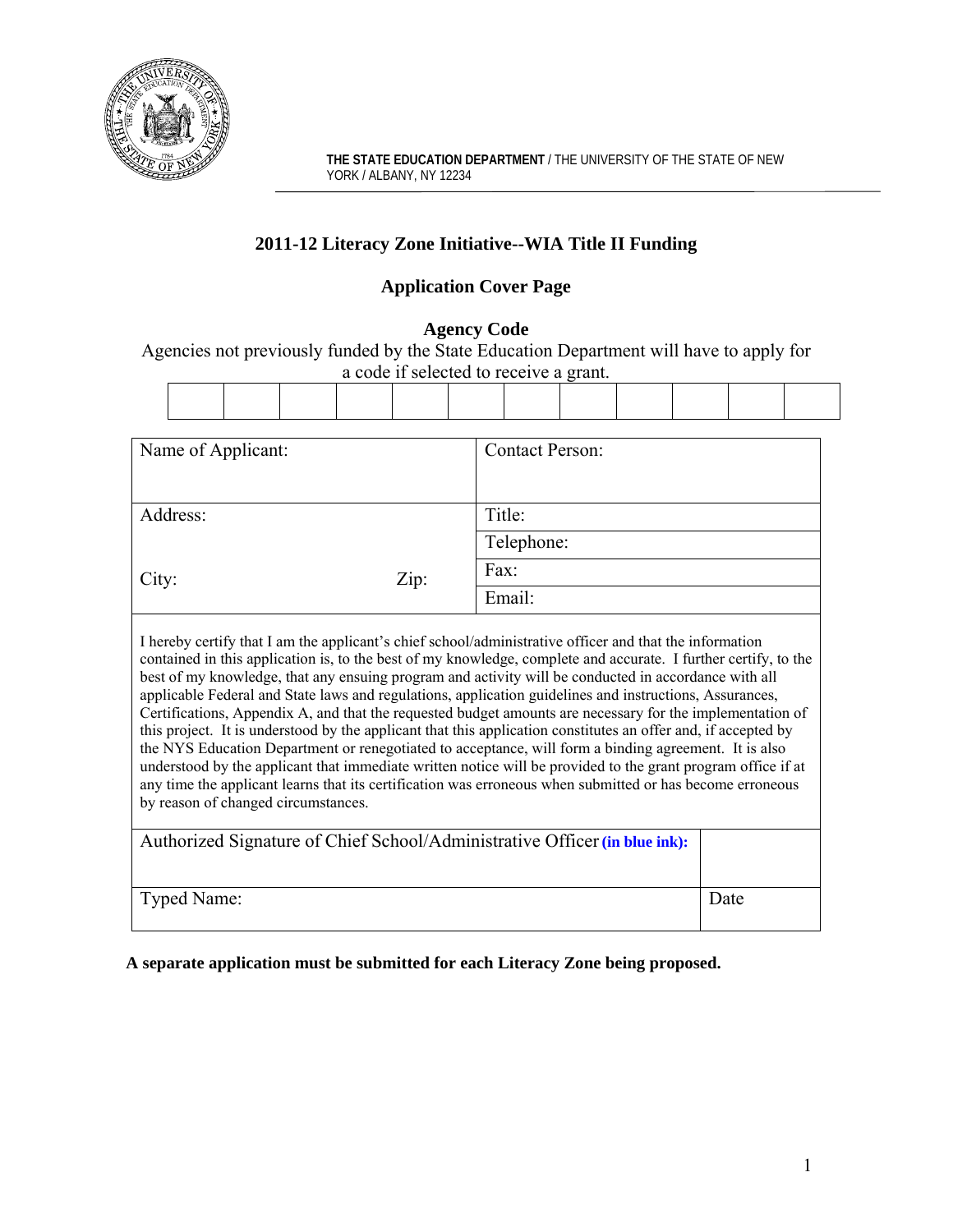## **Application Checklist**

Listed below are the required documents for a complete application in the order that they should appear in the submitted application

\_\_\_Application Cover Page

\_\_Application Checklist **\_\_\_**Proposal Narrative

\_\_\_Performance Target Worksheet

\_\_\_Program Component Worksheet for Traditional Adult Education Instruction

Literacy Zone Partner(s) Matrix

\_\_\_Program Component Information Sheet \_\_\_Budget Category and Narrative Forms

Assurances

## **The following must be submitted as separate documents with the application.**

Letters of commitment from members of the guiding coalition and partners

Literacy Zone Planning Calendar

\_\_\_Budget Form (FS-10)

Payee ID Form (for entities that have not previously received funding from the State Education Department or any agency which has had a name change, address change or other significant change). The form can be found at [www.oms.nysed.gov/cafe/forms.html](http://www.oms.nysed.gov/cafe/forms.html)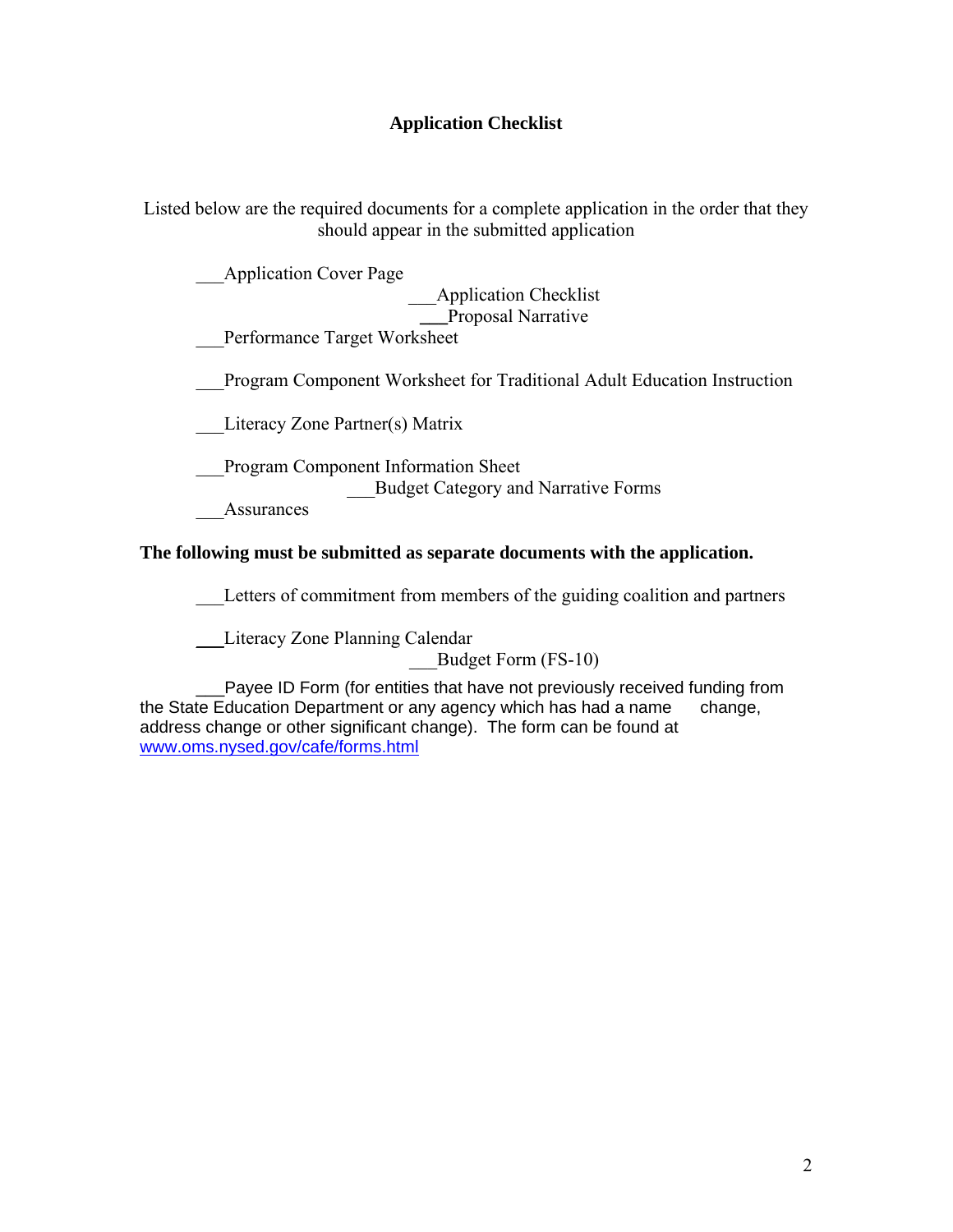## **Proposal Narrative**

**Proposal Narrative (100 Total Points)** Applicants must address all of the following in the proposal narrative. The Project Narrative must be no more than ten [10] 8.5" x 11" single-spaced pages with one-inch margins. Double space between the headings and the text. Use a 12-point Times Roman or Arial font. The, Program Target Worksheet, Program Component Worksheet, Program Component Information Sheet, planning calendar, letters of commitment from members of the guiding coalition and partners and the Budget Narrative and Category Forms are **not** included in this limit.

Applications that do not follow these standards or exceeds the page limit will not be reviewed.

## **Abstract** (no points)

Provide a concise one-page summary that describes the entire proposal. It gives the reader a quick overview of the proposed program, its goals and evaluation criteria**.**  NOTE: No points are awarded for this section. Required information stated here, but not elsewhere in the application, may result in points not being awarded to the proposal.

## **1. Need for Project (5 points)**

- Describe the targeted community by clearly and specifically identifying the geographic boundaries of the proposed Literacy Zone. For applicants in New York City, also identify the borough the Literacy Zone will be in. For applicants outside New York City, also identify the county that the Literacy Zone will be in.
- Describe the concentrated poverty and/or limited literacy or limited English proficiency needs of the community to be served. Describe the literacy needs of the community to be served, birth through adult. Provide detailed evidence of the needs using such factors as census data, public assistance or food stamp eligibility, school lunch eligibility, community health data, planning data, and data that illustrates gaps in accessing benefits and support services such as Earned Income Tax Credits, health insurance, and food stamps.

## **2. Literacy Zone Approach (10 points)**

 Describe the planning process for the Literacy Zone including a detailed description of a coordinated plan for raising literacy and English language proficiency throughout the Literacy Zone. Also include SURR/SINI(s) in this plan, if they are located in the Literacy Zone. Submit a planning calendar that identifies major steps in the 3 months leading up to the application and detailed steps from January 1, 2011 to July 1, 2011 that clearly shows effective planning.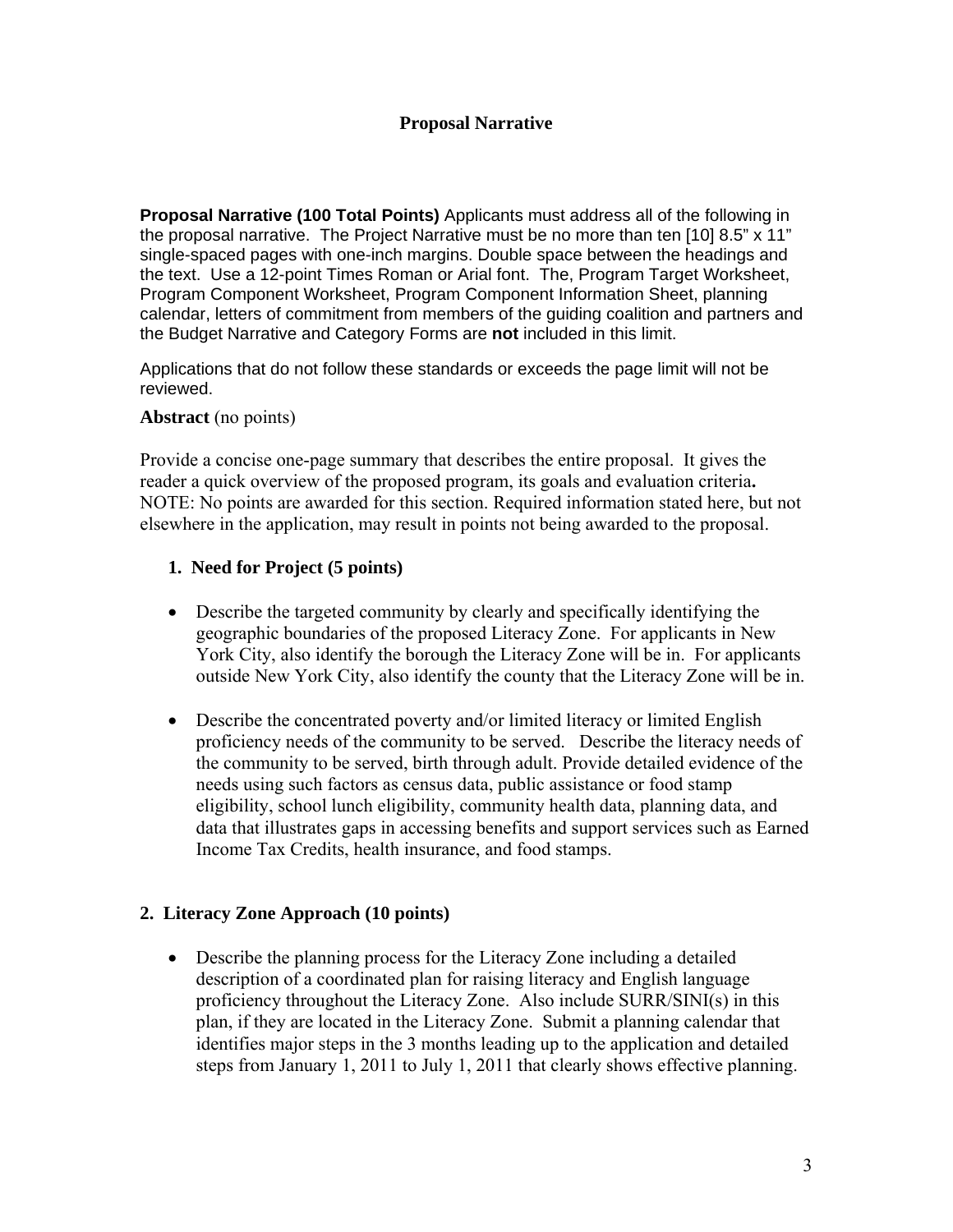- Describe the guiding coalition and how it reflects broad representation of community leaders and stakeholders, including representatives from the primary partnerships identified in the Literacy Zone Partnership Matrix. Commitment letters are required from each partner that clearly and fully identifies their specific role and responsibility in supporting the Literacy Zone.
- Describe the comprehensive mix of services and instruction to be provided in the Literacy Zone.

## **3. Family Welcome Center (10 points)**

Describe the Family Welcome Center, including its:

- o location in the Literacy Zone;
- o accessibility to parents and the community, including hours of operation and accessibility to public transportation;
- o access to web-based technology;
- o services and programs to be located at the center;
- o capability for housing additional partners;
- o space for administering the Official Practice Test for the GED;
- o compliance with Americans with Disabilities Act building accessibility requirements;
- o resources to help students determine their eligibility for benefits such as Food and Nutritional Benefits (formerly Food Stamps), Health Care Plus and other health care benefits, Earned Income Tax Credits, etc. and to help families navigate complex systems (i.e., health care, social services, education, the financial system).
- o connections to health literacy, financial literacy, workplace literacy programs.
- o staff to effectively work with individuals from different cultures, backgrounds, and languages.
- o role in providing access to pathways out of poverty, which are identified under Networking and Interagency Coordination;
- o role in supporting parent involvement with their children's education.

## **4. Adult Basic Education and Literacy Services (15 points)**

Describe the proposed adult basic education and literacy services program for out-ofschool youth and adults who do not have a high school diploma or the equivalent. Include in the description:

- o program components that meet acceptable SED guidelines including curricula and instructional practices founded on research and effective educational practices.
- o how instruction will be contextualized in the areas of health literacy, financial literacy, workplace literacy.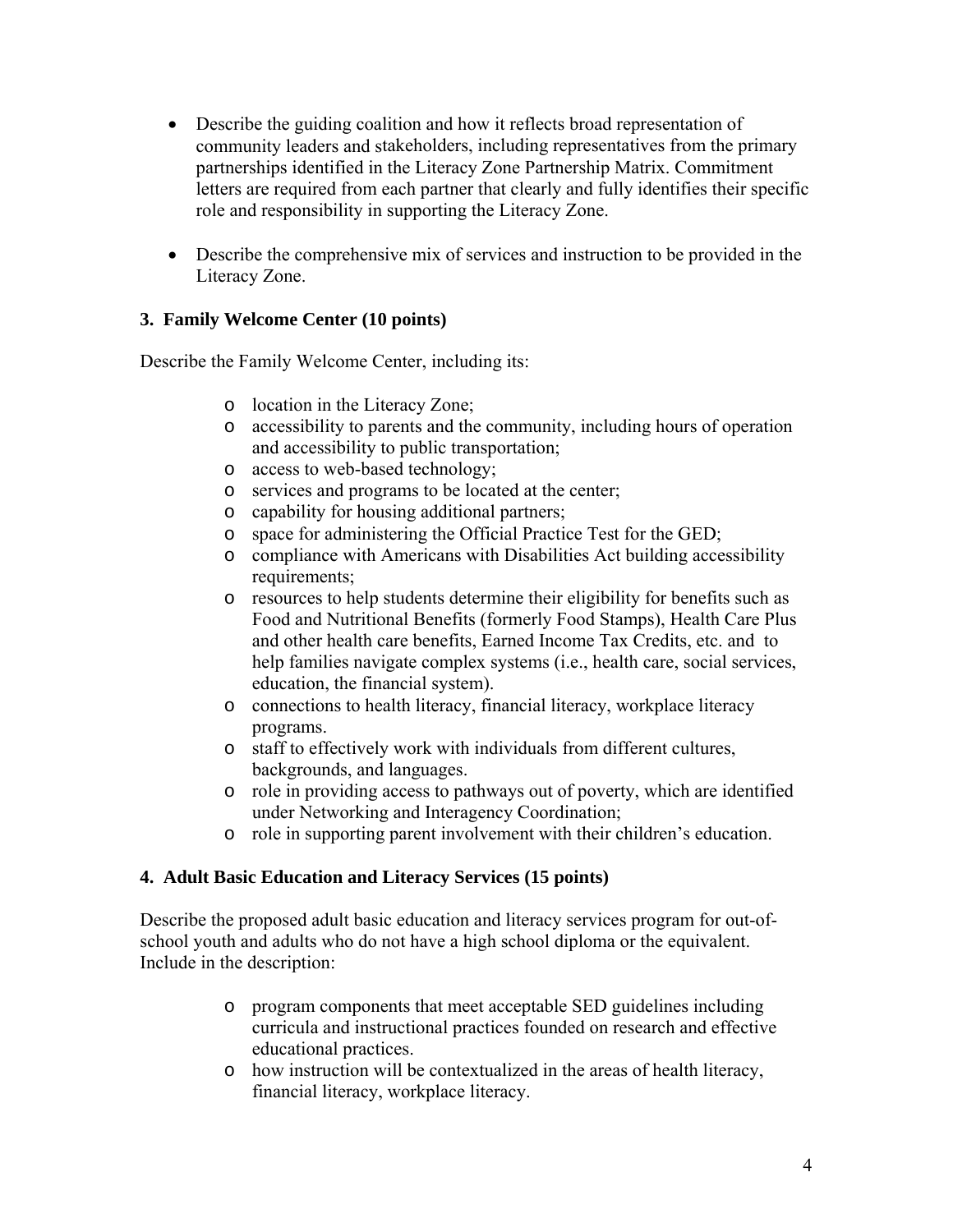- o how the program will employ advances in technology.
- o how the program will provide learning in real-life contexts..
- o how the program will match services to the needs of students including those who are identified as learning disabled.
- o type of enrollment that will be used in the program. (e.g. managed or open )
- o how the program will follow up on students who have exited the program to ascertain if they have obtained employment, retained employment or entered postsecondary education.
- o how the program will connect services and programs for the adult education students and their families.

## **5. Networking and Interagency Coordination (25 points)**

- Describe the agencies that will be priority partners and the services they will provide by completing the **Literacy Zone Partnership Matrix form**. Provide letters of commitment that fully and specifically detail their role and responsibilities.
- Describe the steps and agreements to network comprehensive services so that access is coordinated and streamlined across the Literacy Zone.
- Describe the proposed Literacy Zone pathways out of poverty that meet the needs of individuals and families in the Literacy Zone including a description of:
	- o a continuum of literacy services that will be available for students in early childhood through adulthood.
	- o assistance and support for at-risk youth to enable them to complete high school and succeed in postsecondary education or advanced training.
	- o postsecondary transition programs that enable out-of-school youth and adults who lack a high school diploma to attain a high school equivalency diploma and succeed in postsecondary education.
	- o programs that enable out-of-school youth and adults who are receiving public assistance, food stamps, or with family incomes at less than 200% poverty to obtain and retain employment.
	- o workforce development programs including apprenticeship programs that combine literacy and career and technical education instruction, and career pathways that lead to sustainable employment.
	- o transition for youth and adults returning to the community from incarceration.
	- o pathways to citizenship and English language proficiency for limited English proficient language adults,
	- o English language instruction and support for highly-skilled immigrants, refugees and asylees to reclaim their professional careers here in the United States.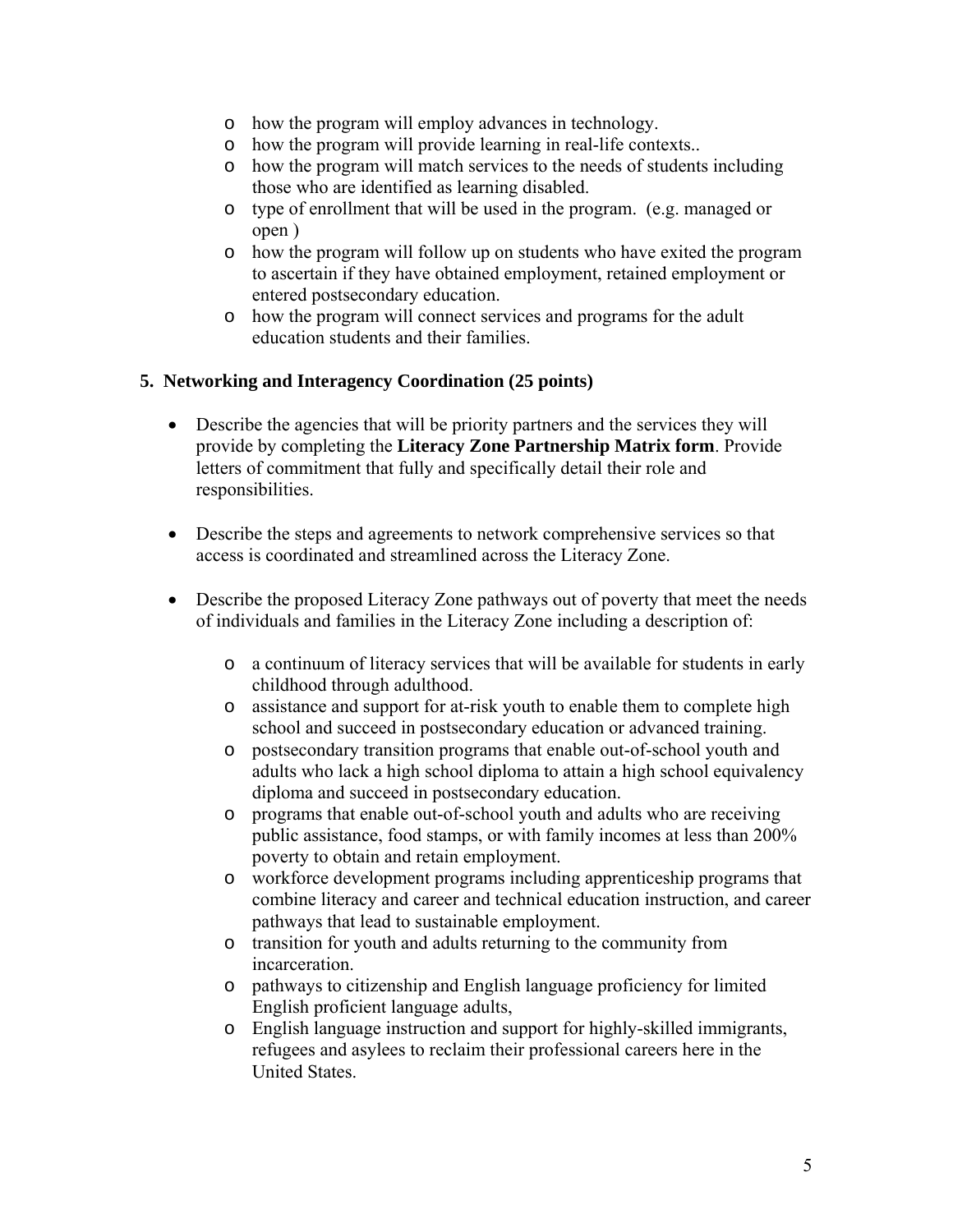- o support for mature workers and senior citizens to enable them to stay out of poverty.
- o support for individuals with disabilities and their families including pathways to employment.
- o transition support for veterans and their families, including disabled veterans.
- o pathways tailored to the specific Literacy Zone including all ten pathways specifically related to the needs of the literacy zone. If a specific pathway is not included, there is a clear justification as to why.
- Describe the comprehensive support for families to increase literacy and English language proficiency in the home and fully involve parents with their children's education. Identify schools in the literacy zone receiving Title I support for parents and how funding from the Literacy Zone grant will enhance the parent involvement program in those schools.

## **6. Proposed Outcomes and Accountability (5 points)**

- Complete the Performance Target Worksheet with the NRS Performance Targets that will be used to assess the effectiveness of the adult basic education and literacy program, referring to the NRS indicators on the website. Show how they are aligned with 2010-2011 Statewide targets for performance.
- Indicate a commitment to track adult basic education and literacy outcomes with ASISTS.
- Identify the staff dedicated to tracking Literacy Zone outcomes and how they will be funded.

# **7. Staff Development (5 points)**

Describe the plan to ensure that:

- Describe how each instructional staff member in adult basic education and literacy programs will receive, at a minimum, ten hours of staff development per year.
- Front-line staff from organizations across the Literacy Zone will be trained so that they are knowledgeable about the Literacy Zone and comprehensive referral and service provided.
- Staff will be released to receive statewide training in building effective partnerships, postsecondary transition, providing instruction in reading using such programming as the U.S. Department of Education's Student Achievement in Reading (STAR) and the National Institute for Literacy's Applying Research in Reading instruction for Adults: First Steps for Teachers, providing instruction to adults in math, financial literacy, health literacy, and work readiness curricula.

# **8. Program Budget (20 Points)**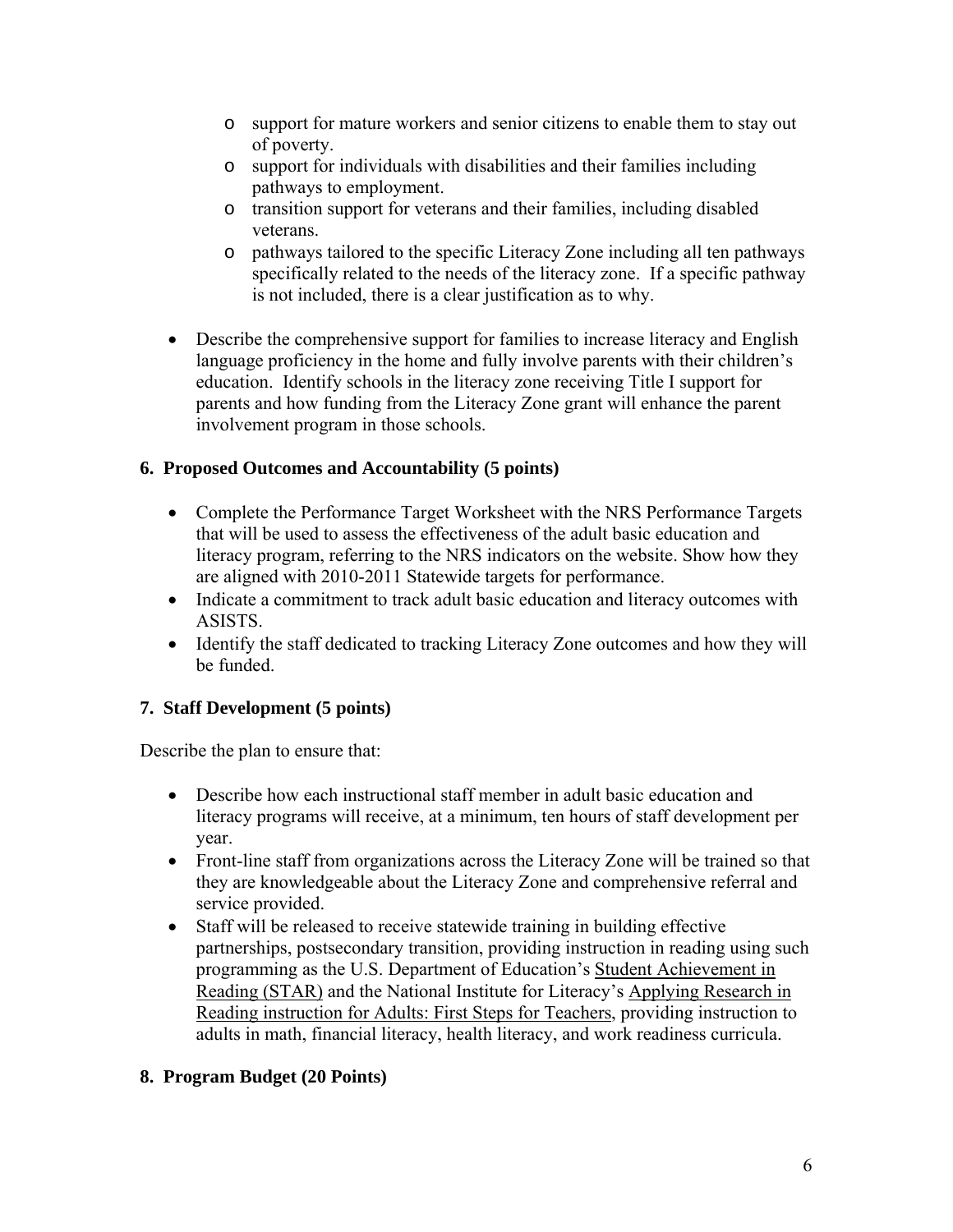Complete the Budget Form (FS-10) and Narrative for the **first year** of the proposed program. The budget narrative will be judged on reasonableness of costs, relevance to the proposed program, and allowability.

.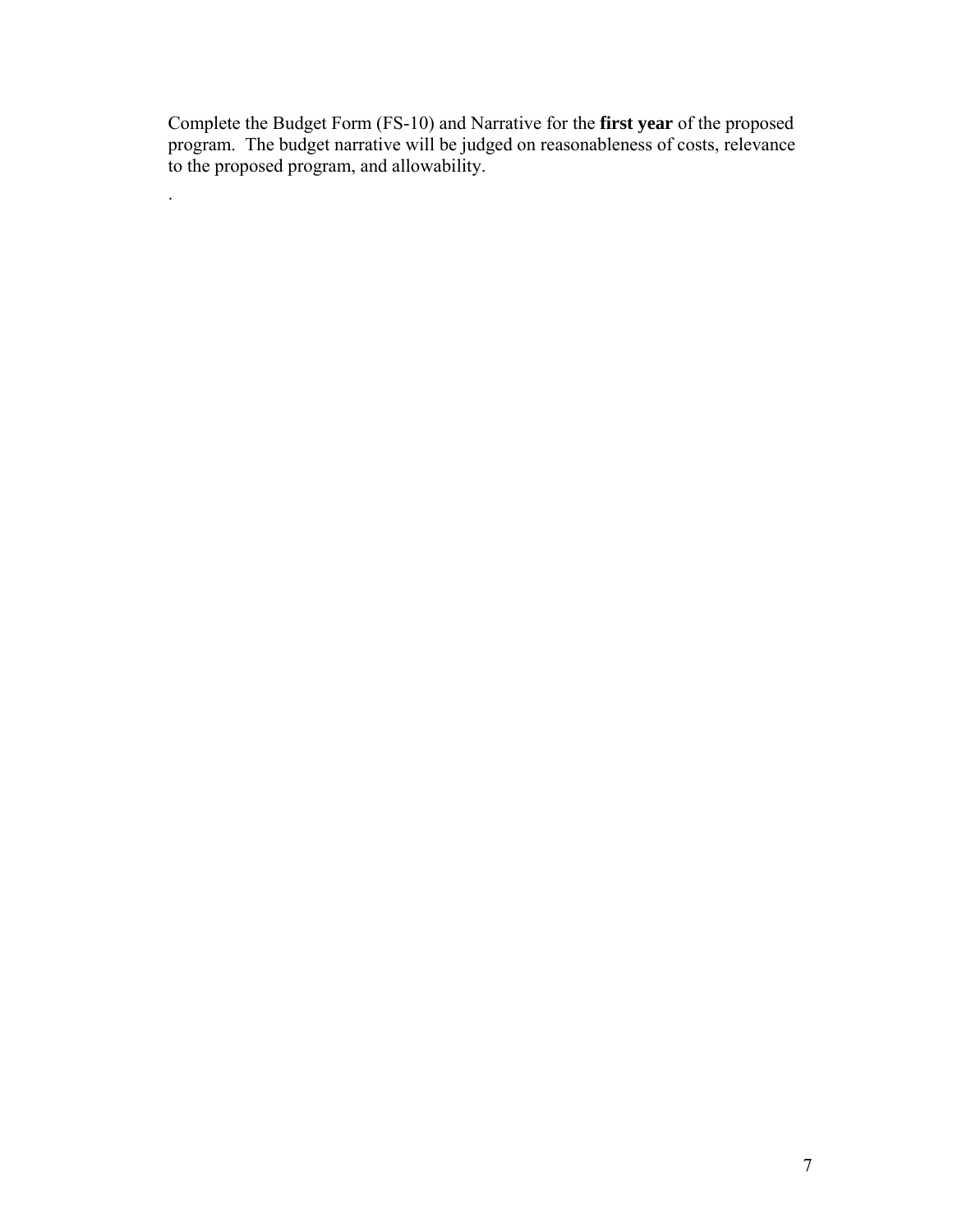# **Performance Target Worksheet**

Please complete the 2010-2011 targets.

| <b>Core Outcome Measures</b>                                                                                                                                                                                                                                                        |                                   |                                         |  |  |
|-------------------------------------------------------------------------------------------------------------------------------------------------------------------------------------------------------------------------------------------------------------------------------------|-----------------------------------|-----------------------------------------|--|--|
| <b>Educational Gain</b><br>(Advancing an Educational Functioning Level):                                                                                                                                                                                                            | 2010-2011<br><b>State Targets</b> | 2010-2011<br><b>Applicant's Targets</b> |  |  |
| Adult Basic Education – Beginning Literacy<br><b>Adult Basic Education – Beginning Basic</b><br>$\bullet$<br>Education<br><b>Adult Basic Education – Intermediate Low</b><br>$\bullet$<br>Adult Basic Education – Intermediate High<br>$\bullet$<br>Adult Secondary Education - Low | 52<br>48<br>45<br>41<br>48        |                                         |  |  |
| ESL – Beginning Literacy<br>$\bullet$<br>$ESL - low beginning EL$<br>$\bullet$<br>$ESL - high beginning EL$<br>$\bullet$<br>ESL - low Intermediate EL<br>$\bullet$<br>ESL – high intermediate EL<br>ESL - advanced EL                                                               | 46<br>62<br>61<br>53<br>50<br>46  |                                         |  |  |
| Received a GED or Secondary School Diploma<br>$\bullet$<br>(For Adult Secondary Education – High)                                                                                                                                                                                   | 90                                |                                         |  |  |
| Other Goals<br><b>Entered Employment</b><br><b>Retained Employment</b><br>$\bullet$<br>Entered Post-secondary Education or Training                                                                                                                                                 | 90<br>90<br>90                    |                                         |  |  |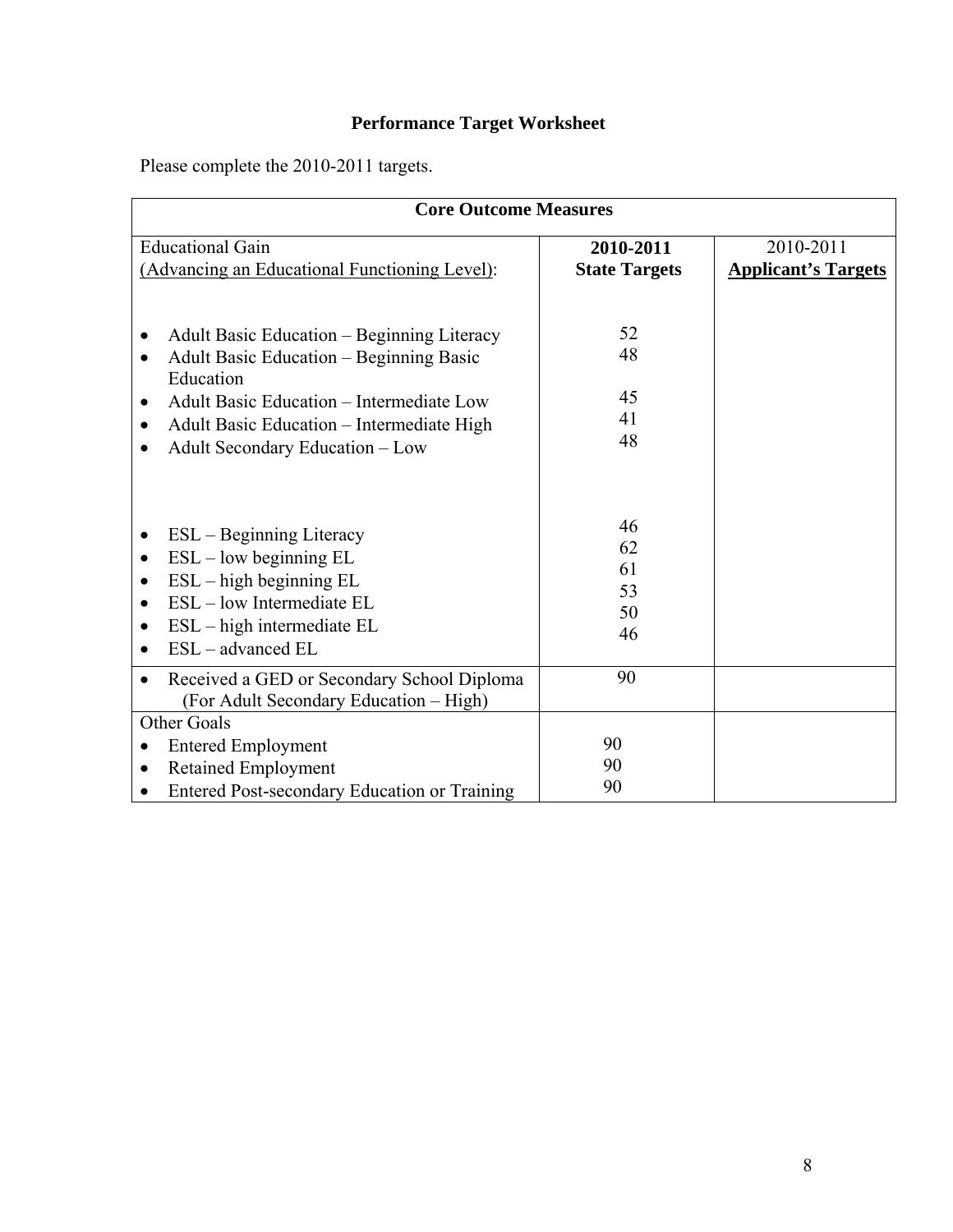## **Program Component Worksheet for Traditional Adult Education Instruction**

Please indicate in the following table for the program type(s) to be offered, the projected number of students to be served and contact hours.

| <b>Program Type</b>                                       | Number of<br><b>Students</b><br><b>Projected for</b><br>2010-2011 | Number of<br><b>Contact Hours</b><br>Projected for<br>2010-2011 |
|-----------------------------------------------------------|-------------------------------------------------------------------|-----------------------------------------------------------------|
| <b>Adult Basic Education (ABE)</b>                        |                                                                   |                                                                 |
| General Educational Development<br>(GED) Test Preparation |                                                                   |                                                                 |
| English for Speakers of Other Languages<br>(ESOL)         |                                                                   |                                                                 |
| <b>Family Literacy</b>                                    |                                                                   |                                                                 |
| Total                                                     |                                                                   |                                                                 |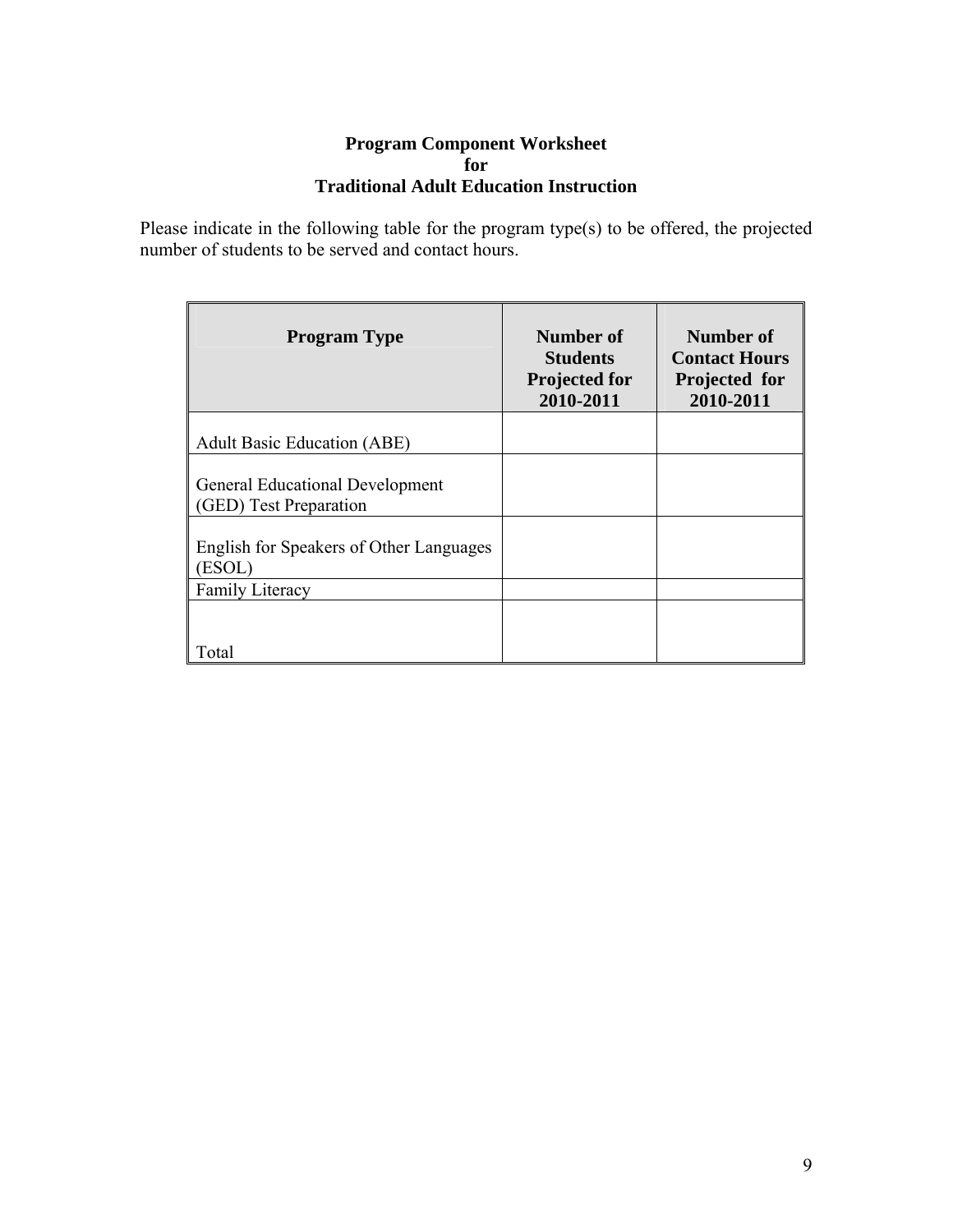## **Literacy Zone Partner(s) Matrix**

**Use the attached Matrix to comprehensively describe the primary partners that are involved in planning and implementing the Literacy Zone. Substantive letters of intent or memoranda of understanding should be included in the application for each of these partners.** 

| <b>Categories of</b><br>Primary<br><b>Partners</b>                                                                                                                                                                                          | <b>List the Specific</b><br><b>Partner Agencies</b><br>or Schools | <b>Name and Title of</b><br><b>Person Representing</b><br><b>Each Agency or School</b><br>on the<br><b>Literacy Zone Planning</b><br>and Implementation | <b>Role of the Partner</b> |
|---------------------------------------------------------------------------------------------------------------------------------------------------------------------------------------------------------------------------------------------|-------------------------------------------------------------------|---------------------------------------------------------------------------------------------------------------------------------------------------------|----------------------------|
| 1. Education<br>(early childhood<br>through high<br>school,<br>postsecondary<br>education and<br>adulthood)                                                                                                                                 |                                                                   |                                                                                                                                                         |                            |
| 2. Business and<br>Labor                                                                                                                                                                                                                    |                                                                   |                                                                                                                                                         |                            |
| 3. Workforce<br>Development<br>and Local<br><b>Economic</b><br>Development,<br>including one-<br>stop career<br>centers and<br>affiliates,<br><b>NYSDOL</b><br><b>Bureau of</b><br><b>Immigrants</b><br><b>Rights case</b><br>managers, and |                                                                   |                                                                                                                                                         |                            |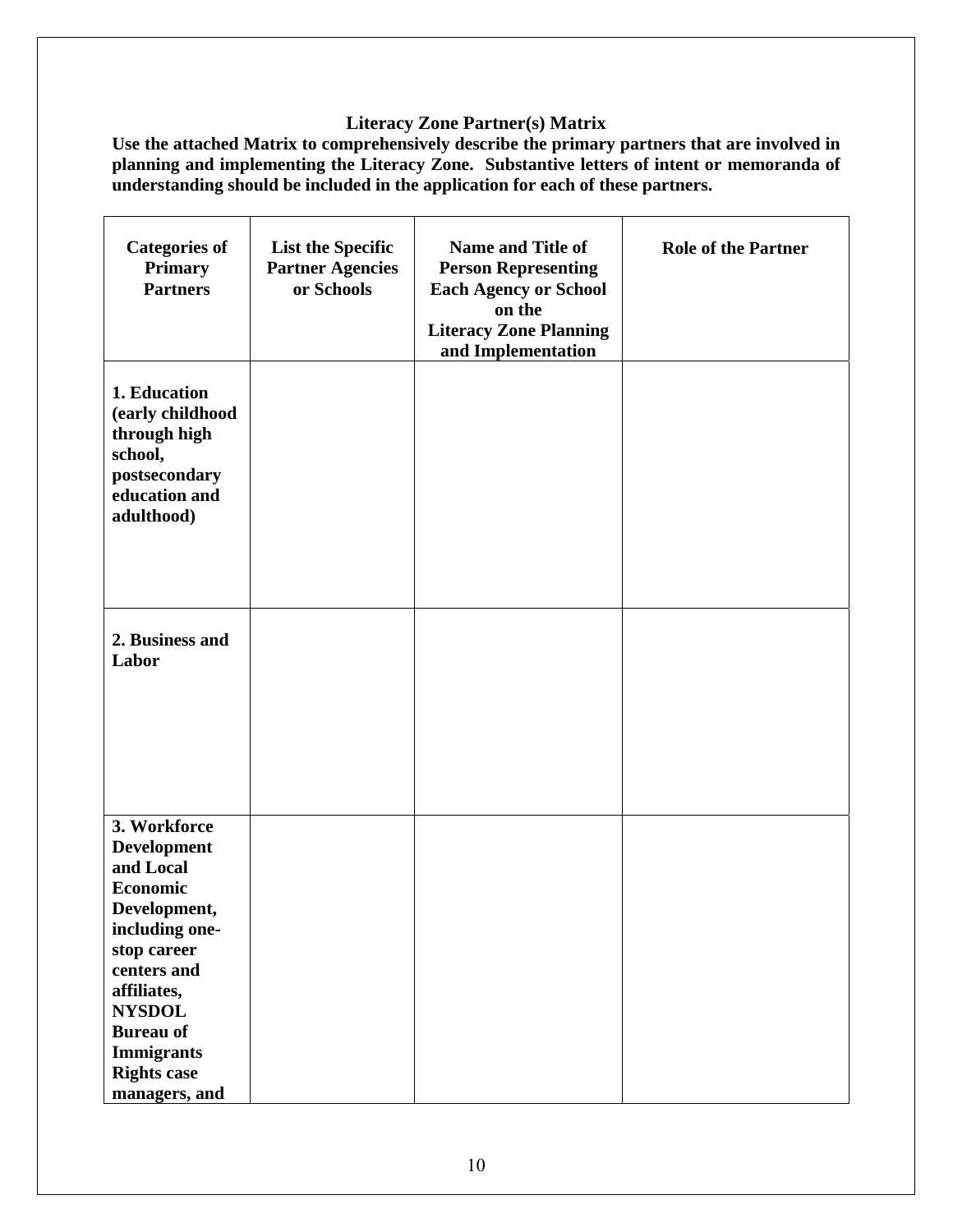| <b>Categories of</b><br><b>Primary</b><br><b>Partners</b>                                                                                                                                                                                                                           | <b>List the Specific</b><br><b>Partner Agencies</b><br>or Schools | <b>Name and Title of</b><br><b>Person Representing</b><br><b>Each Agency or School</b><br>on the<br><b>Literacy Zone Planning</b><br>and Implementation | <b>Role of the Partner</b> |
|-------------------------------------------------------------------------------------------------------------------------------------------------------------------------------------------------------------------------------------------------------------------------------------|-------------------------------------------------------------------|---------------------------------------------------------------------------------------------------------------------------------------------------------|----------------------------|
| school business<br>partnerships.                                                                                                                                                                                                                                                    |                                                                   |                                                                                                                                                         |                            |
| 4. Health and<br><b>Mental Health,</b><br>including health<br>literacy<br>programs and<br>programs that<br>provide a<br>healthy start for<br>children, and<br>where<br>appropriate,<br><b>Promise Zones</b><br>funded by the<br><b>NYS</b><br>Department of<br><b>Mental Health</b> |                                                                   |                                                                                                                                                         |                            |
| 5. Financial<br><b>Institutions and</b><br><b>Voluntary</b><br><b>Income Tax</b><br><b>Assistance</b><br>(VITA) centers                                                                                                                                                             |                                                                   |                                                                                                                                                         |                            |
| 6. Public<br>broadcasting,<br>libraries,<br>museums and<br>cultural                                                                                                                                                                                                                 |                                                                   |                                                                                                                                                         |                            |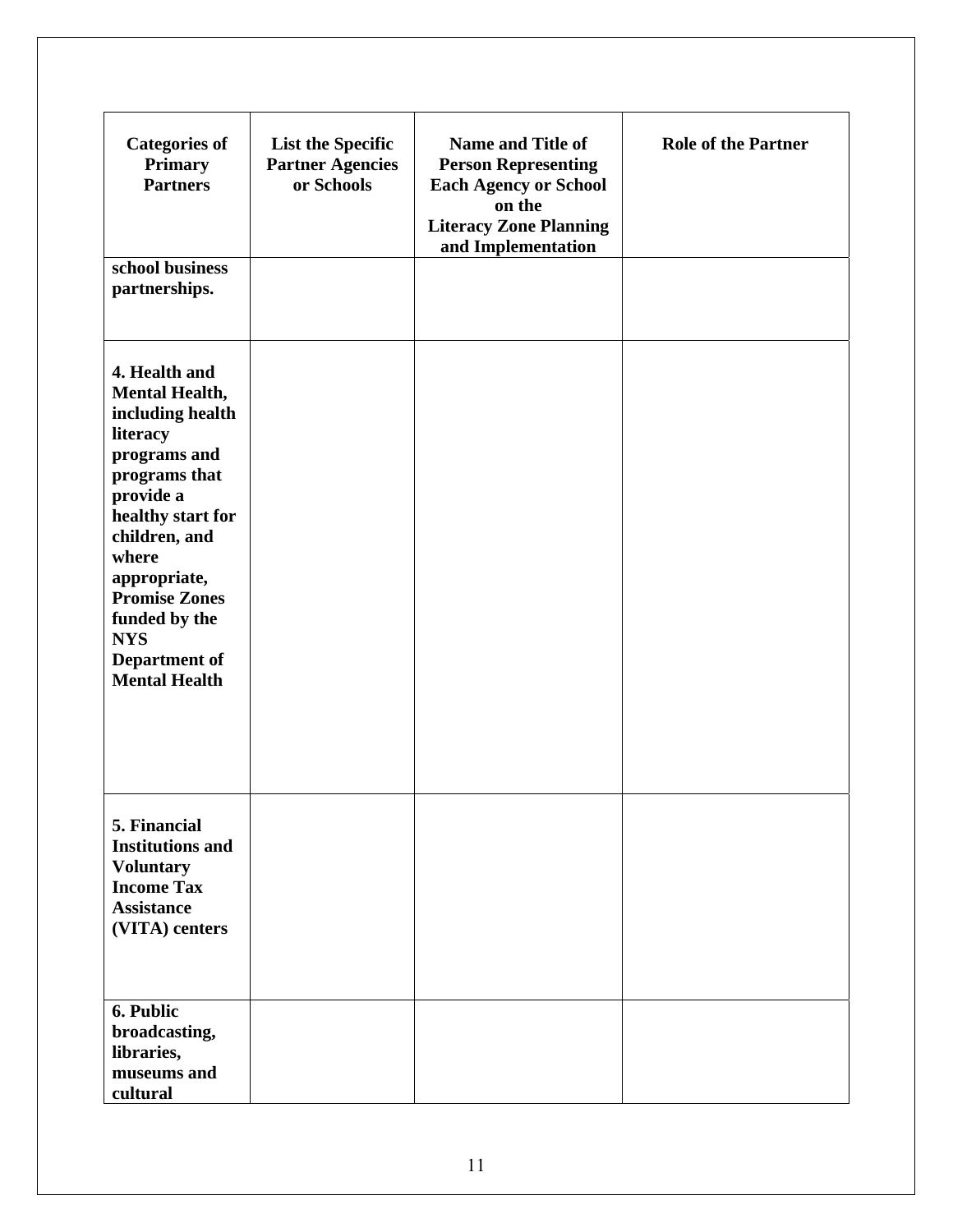| <b>Categories of</b><br>Primary<br><b>Partners</b>                                                                                                                                                                                                                            | <b>List the Specific</b><br><b>Partner Agencies</b><br>or Schools | Name and Title of<br><b>Person Representing</b><br><b>Each Agency or School</b><br>on the<br><b>Literacy Zone Planning</b><br>and Implementation | <b>Role of the Partner</b> |
|-------------------------------------------------------------------------------------------------------------------------------------------------------------------------------------------------------------------------------------------------------------------------------|-------------------------------------------------------------------|--------------------------------------------------------------------------------------------------------------------------------------------------|----------------------------|
| institutions                                                                                                                                                                                                                                                                  |                                                                   |                                                                                                                                                  |                            |
| 7. Community<br>agencies                                                                                                                                                                                                                                                      |                                                                   |                                                                                                                                                  |                            |
| 8. Not-for-Profit,<br>volunteer<br>organizations,<br>and agencies<br>that provide<br><b>VISTA</b><br>volunteers,<br>service learning,<br>tutoring,<br>mentoring, or<br>the use of<br>licensed<br>professionals as<br>career models<br>and mentors in<br>the school<br>system. |                                                                   |                                                                                                                                                  |                            |
| 9. Independent<br><b>Living Centers</b><br>and VESID-<br>funded<br>vocational<br>rehabilitation<br>programs                                                                                                                                                                   |                                                                   |                                                                                                                                                  |                            |
| 10.<br><b>Organizations</b><br>that support                                                                                                                                                                                                                                   |                                                                   |                                                                                                                                                  |                            |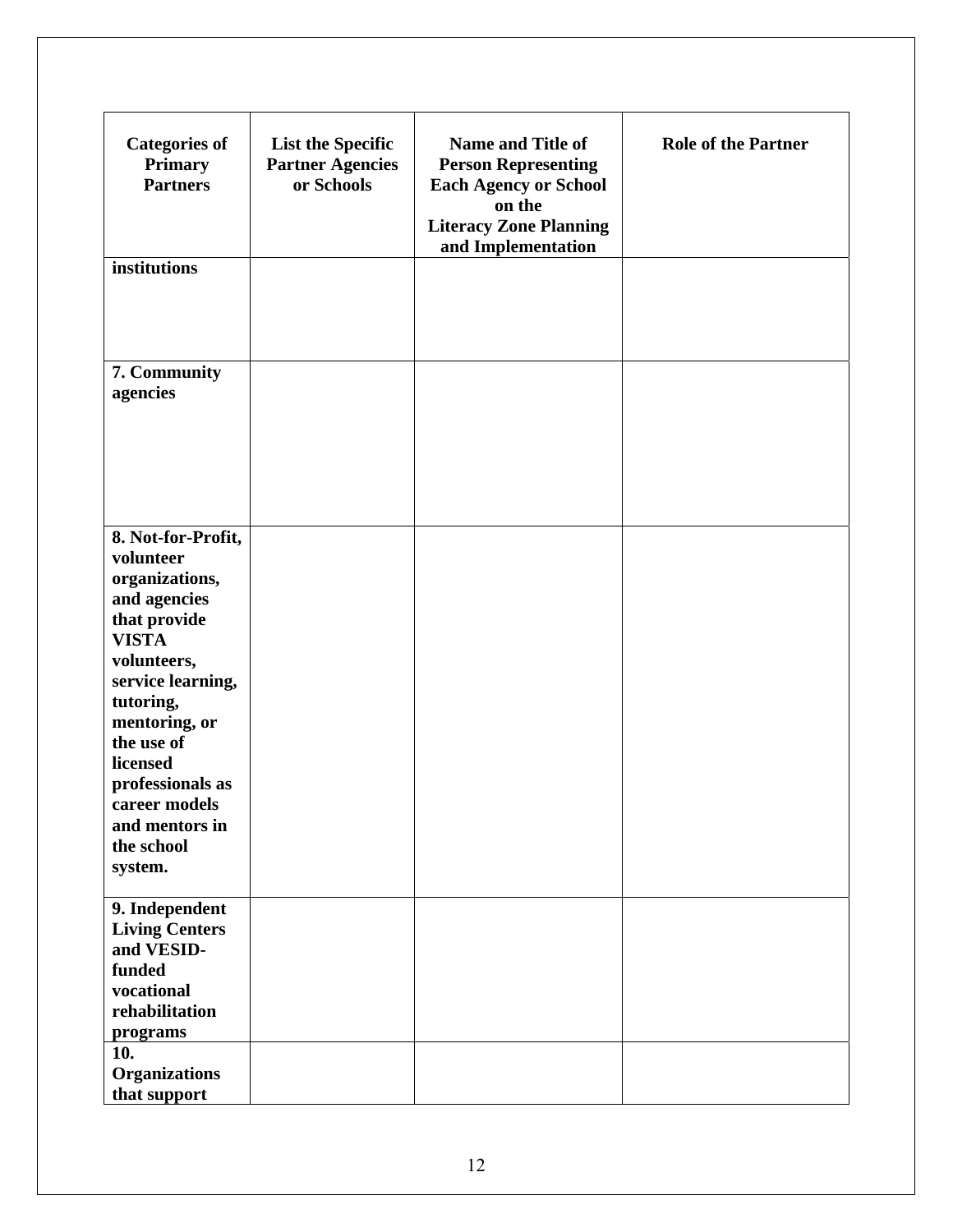| <b>Categories of</b><br><b>Primary</b><br><b>Partners</b>                                    | <b>List the Specific</b><br><b>Partner Agencies</b><br>or Schools | Name and Title of<br><b>Person Representing</b><br><b>Each Agency or School</b><br>on the<br><b>Literacy Zone Planning</b><br>and Implementation | <b>Role of the Partner</b> |
|----------------------------------------------------------------------------------------------|-------------------------------------------------------------------|--------------------------------------------------------------------------------------------------------------------------------------------------|----------------------------|
| returning<br>veterans and<br>their families,<br>including<br>disabled<br>veterans            |                                                                   |                                                                                                                                                  |                            |
| 11.<br><b>Organizations</b><br>that support<br>incarcerated<br>transition                    |                                                                   |                                                                                                                                                  |                            |
| 12. Agencies or<br>organizations<br>that support<br>mature workers<br>and senior<br>citizens |                                                                   |                                                                                                                                                  |                            |
| 13. Other<br>programs<br>which support<br>community<br>collaborations                        |                                                                   |                                                                                                                                                  |                            |
| 14. Government                                                                               |                                                                   |                                                                                                                                                  |                            |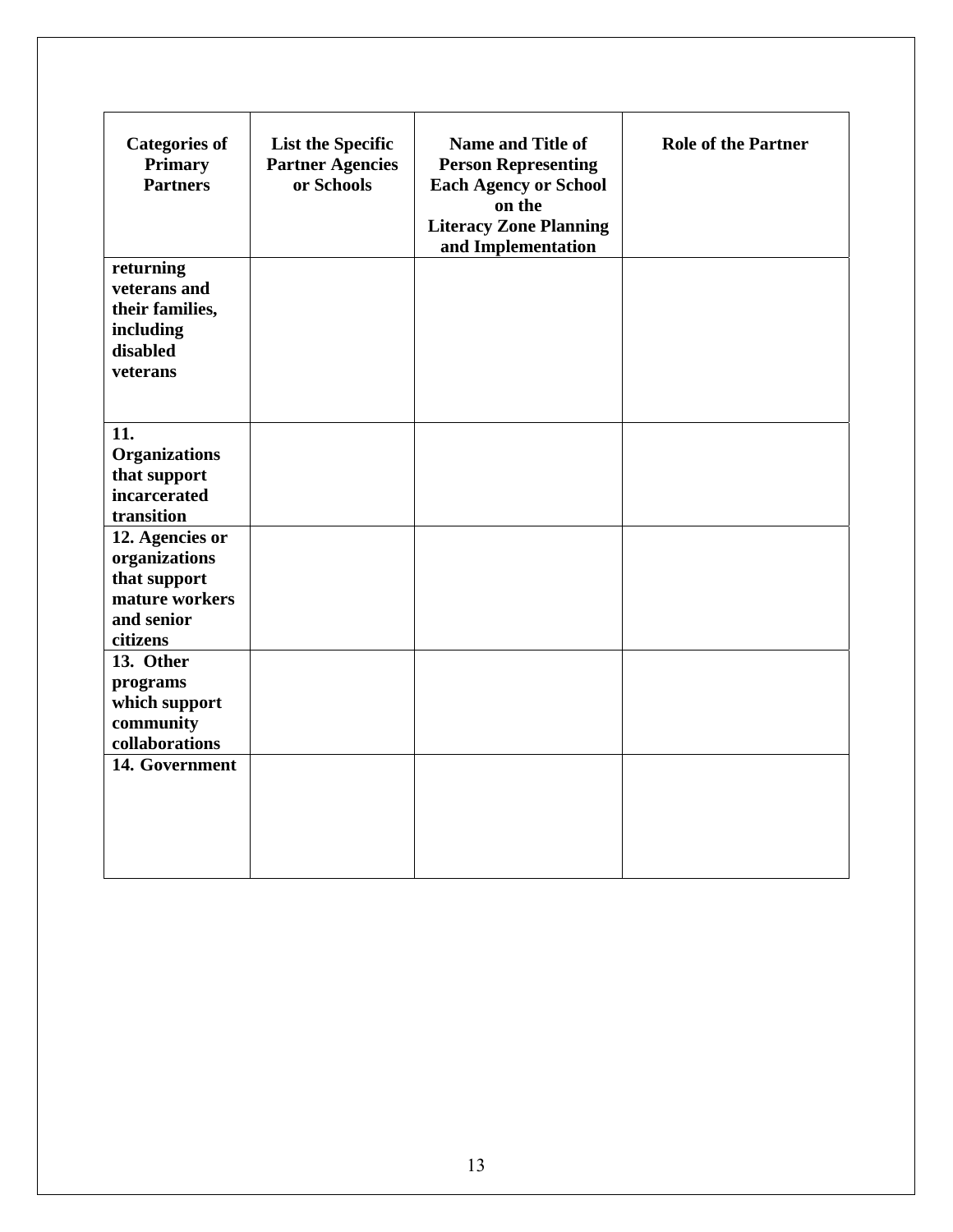# **Program Component Information Sheet**

**Use this form to outline the adult education programs that will be provided in the Literacy Zone.** 

| Program<br><b>Type</b> | Location<br>(county/borough) | <b>Hours</b><br>per week<br>(per | <b>Hours</b><br>per year<br>(per | <b>Number</b><br>of classes | Average<br><b>Class Size</b> |
|------------------------|------------------------------|----------------------------------|----------------------------------|-----------------------------|------------------------------|
|                        |                              | class)                           | class)                           |                             |                              |
|                        |                              |                                  |                                  |                             |                              |
|                        |                              |                                  |                                  |                             |                              |
|                        |                              |                                  |                                  |                             |                              |
|                        |                              |                                  |                                  |                             |                              |
|                        |                              |                                  |                                  |                             |                              |
|                        |                              |                                  |                                  |                             |                              |
|                        |                              |                                  |                                  |                             |                              |
|                        |                              |                                  |                                  |                             |                              |
|                        |                              |                                  |                                  |                             |                              |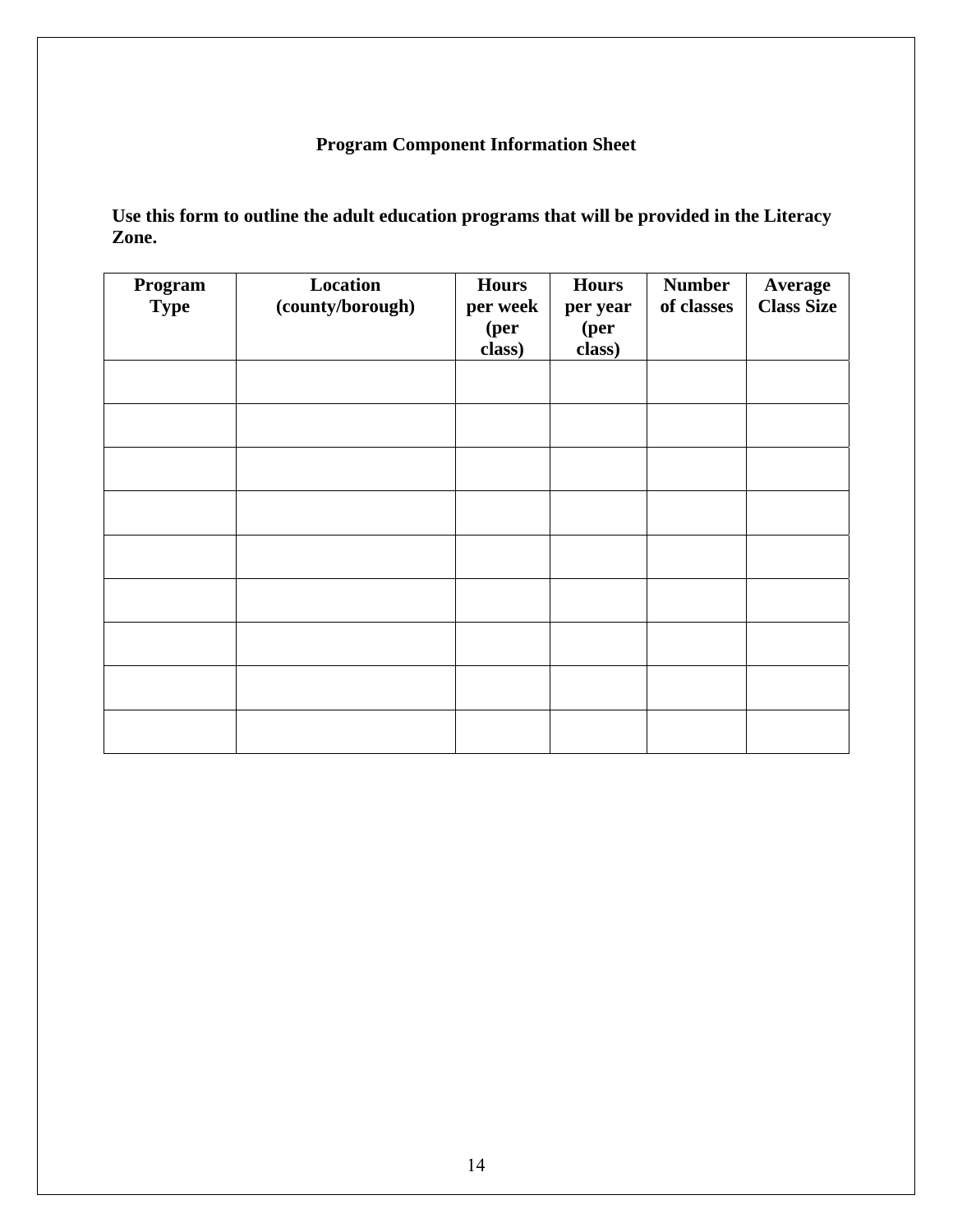## **Statement of General Assurances**

The chief administrative officer of the applying agency certifies that:

- The officer signing the application is officially empowered to act on behalf of the agency.
- The materials and information submitted with this proposal are accurate and represent the best estimate of the proposed program activities.
- The programs and/or services funded under the grant or contract will be provided at no cost to the students.
- For public agencies, program operation, documentation, reporting, teacher qualifications, and staff Development activities will be in accord with the Rules of the Board of Regents Chapter 168 of the Regulations of the Commissioner of Education and with the guidelines set forth in State program office requirements.
- For private agencies, program operation, documentation, reporting, teacher qualifications, and staff Development activities will be in accord with the Rules of the Board of Regents and Chapter 167 of the Regulations of the Commissioner of Education and with the guidelines set forth in State program office requirements.
- The agency will provide continuous supervision of the program and will retain responsibility for the maintenance of financial overview.
- Fire and liability insurance will be provided on all facilities to be used under this grant.
- The facilities that this project will occupy meet all applicable local fire and safety standards.
- Heating, lighting, and ventilation of instructional facilities will be conducive to learning.
- The agency will comply with appropriate federal education, vocational rehabilitation, and civil rights legislation.
- The grantee, if a private nonprofit agency, was incorporated prior to July 1, 2003.

The chief operating officer also certifies that the applying agency will comply with the requirements described in the Request for Proposals regarding:

- Sufficient intensity and duration;
- Staff development;
- High quality management information system; and
- If appropriate, GED preparation program requirements regarding the Official Practice Test (OPT) and referral to the GED test.

As the duly authorized representative of the applicant, I hereby certify that the applicant will comply with the above requirements.

Printed Name and Title of the Chief Administrative Officer

Signature of the Chief Authorized Administrative Officer Date Date

Agency Name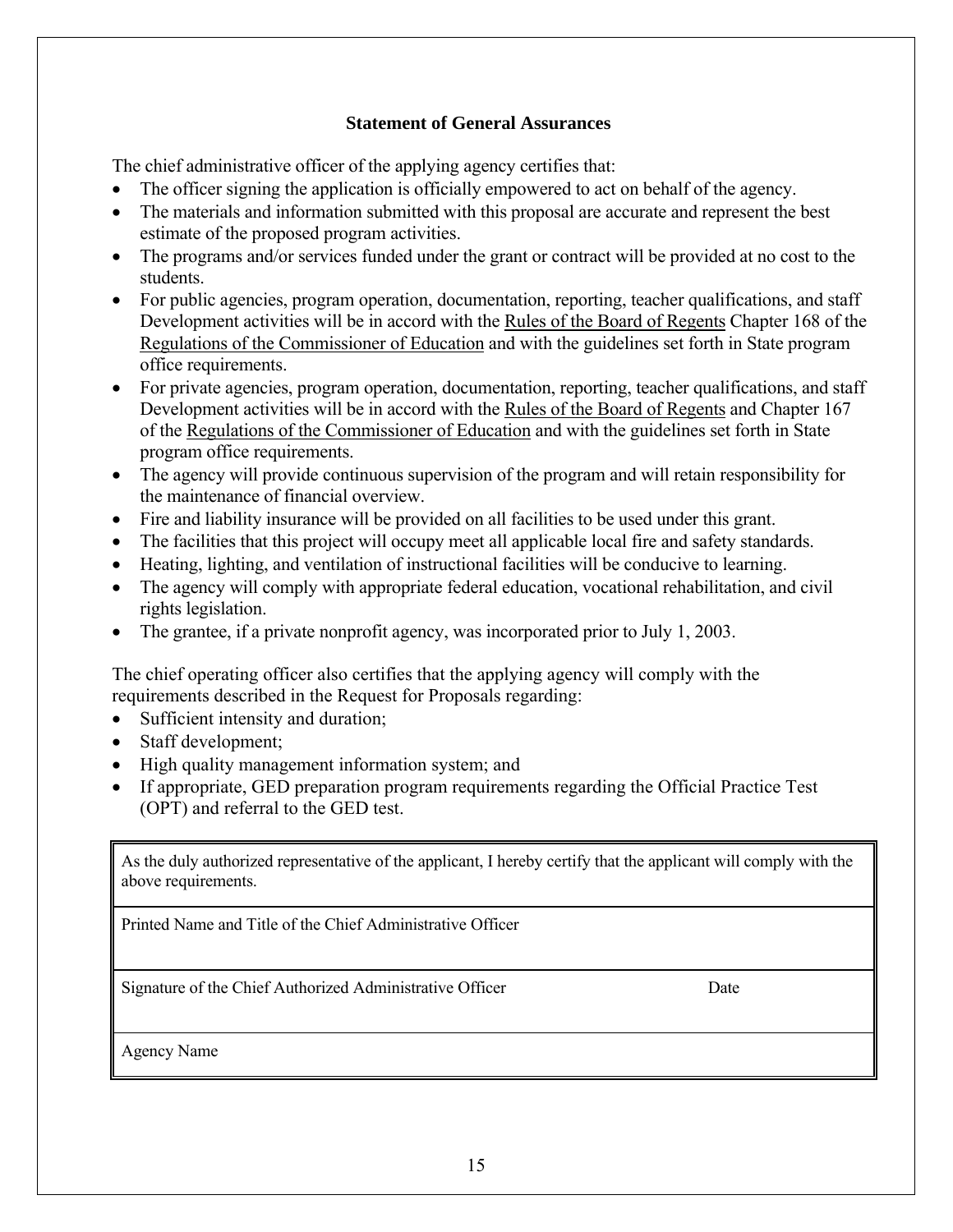## New York State Education Department

#### **Assurances for State and Federal Discretionary Program Funds**

The following assurances are a component of your application. By signing the certification on the application cover page you are ensuring accountability and compliance with State and federal laws, regulations, and grants management requirements.

Federal Assurances and Certifications, General:

- Assurances Non-Construction Programs
- Certifications Regarding Lobbying; Debarment, Suspension and Other Responsibility Matters
- Certification Regarding Debarment, Suspension, Ineligibility and Voluntary Exclusion Lower Tier Covered Transactions
- General Education Provisions Act Assurances

New York State Assurances and Certifications: (For discretionary grant programs only.)

- Appendix A
- Appendix A-1G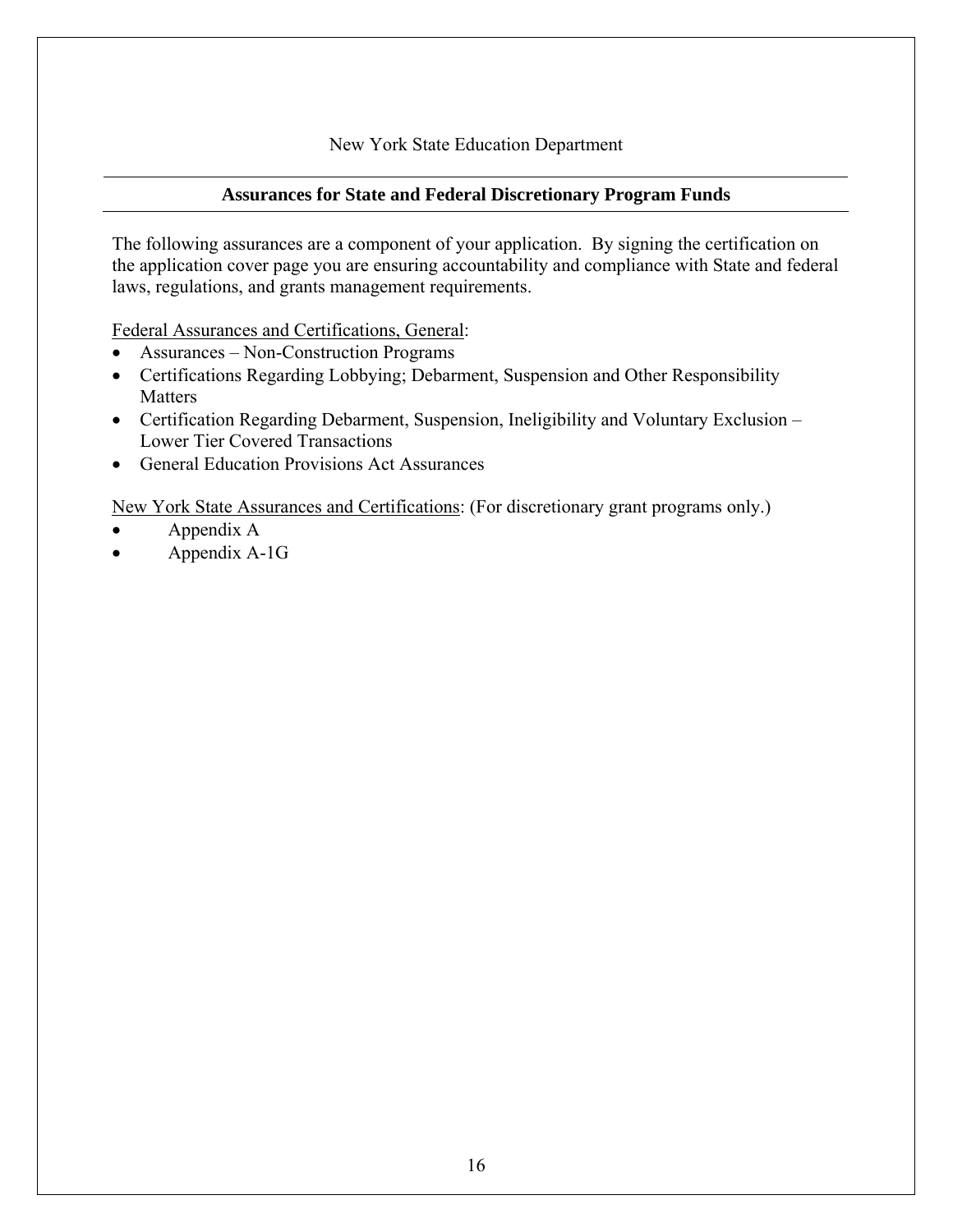# **ASSURANCES - NON-CONSTRUCTION PROGRAMS**

**Note:** Certain of these assurances may not be applicable to your project or program. If you have questions, please contact the Education Department Program Contact listed in the Application. Further, certain Federal awarding agencies may require applicants to certify to additional assurances. If such is the case, you will be notified.

As the duly authorized representative of the applicant, and by signing the Application Cover Page, I certify that the applicant:

- 1. Has the legal authority to apply for Federal assistance, and the institutional, managerial and financial capability (including funds sufficient to pay the non-Federal share of project cost) to ensure proper planning, management, and completion of the project described in this application.
- 2. Will give the awarding agency, the Comptroller General of the United States, and if appropriate, the State, through any authorized representative, access to and the right to examine all records, books, papers, or documents related to the award; and will establish a proper accounting system in accordance with generally accepted accounting standards or agency directives.
- 3. Will establish safeguards to prohibit employees from using their positions for a purpose that constitutes or presents the appearance of personal or organizational conflict of interest, or personal gain.
- 4. Will initiate and complete the work within the applicable time frame after receipt of approval of the awarding agency.
- 5. Will comply with the Intergovernmental Personnel Act of 1970 (42 U.S.C §§ 4728-4763) relating to prescribed standards for merit systems for programs funded under one of the 19 statutes or regulations specified in Appendix A of OPM's Standards for a Merit System of Personnel Administration (5 C.F.R. 900, Subpart F).
- 6. Will comply with all Federal statutes relating to nondiscrimination. These include but are not limited to: (a) Title VI of the Civil Rights Act of 1964 (P.L. 88-352) which prohibits discrimination on the basis of race, color or national origin; (b) Title IX of the Education Amendments of 1972, as amended (20 U.S.C. §§1681-1683, and 1685-1686), which prohibits discrimination on the basis of sex; (c) Section 504 of the Rehabilitation Act of 1973, as amended (29 U.S.C. § 794), which prohibits discrimination on the basis of handicaps; (d) the Age Discrimination Act of 1975, as amended (42 U.S.C. §§ 6101- 6107), which prohibits discrimination on the basis of age; (e) the Drug Abuse Office and Treatment Act of 1972 (P.L. 92- 255), as amended, relating to nondiscrimination on the basis of drug abuse; (f) the Comprehensive Alcohol Abuse and Alcoholism Prevention, Treatment and Rehabilitation Act of 1970 (P.L. 91-616), as amended, relating to nondiscrimination on the basis of alcohol abuse or alcoholism; (g) §§ 523 and 527 of the Public Health Service Act of 1912 (42 U.S.C. §§ 290 dd-3 and 290 ee 3), as amended, relating to confidentiality of alcohol and drug abuse patient records; (h) Title VIII of the Civil Rights Act of 1968 (42 U.S.C. § 3601 et seq.), as amended, relating to nondiscrimination in the sale, rental or financing of housing; (i) any other nondiscrimination provisions in the specific statute(s) under which application for Federal assistance is being made; and (j) the requirements of any other nondiscrimination statute(s) which may apply to the application.
- 7. Will comply, or has already complied, with the requirements of Titles II and III of the uniform Relocation Assistance and Real Property Acquisition Policies Act of 1970 (P.L. 91-646) which provide for fair and equitable treatment of persons displaced or whose property is acquired as a result of Federal or federally assisted programs. These requirements apply to all interests in real property acquired for project purposes regardless of Federal participation in purchases.
- 8. Will comply, as applicable, with the provisions of the Hatch Act (5 U.S.C. §§1501-1508 and 7324-7328), which limit the political activities of employees whose principal employment activities are funded in whole or in part with Federal funds.
- 9. Will comply, as applicable, with the provisions of the Davis-Bacon Act (40 U.S.C. §§ 276a to 276a-7), the Copeland Act (40 U.S.C. §276c and 18 U.S.C. §§874) and the Contract Work Hours and Safety Standards Act (40 U.S.C. §§ 327-333), regarding labor standards for federally assisted construction subagreements.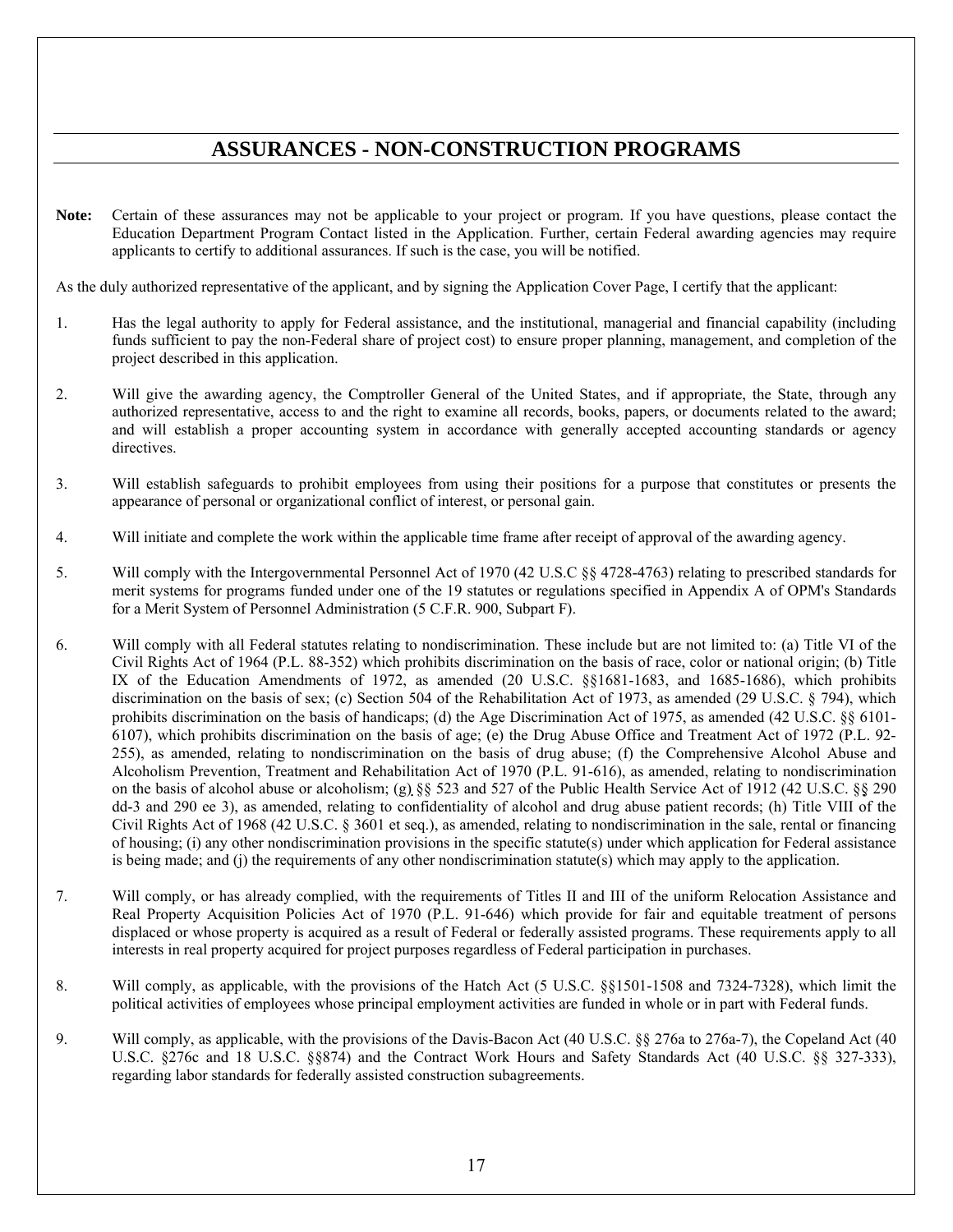- 10. Will comply, if applicable, with flood insurance purchase requirements of Section 102(a) of the Flood Disaster Protection Act of 1973 (P.L. 93-234) which requires recipients in a special flood hazard area to participate in the program and to purchase flood insurance if the total cost of insurable construction and acquisition is \$10,000 or more.
- 11. Will comply with environmental standards which may be prescribed pursuant to the following: (a) institution of environmental quality control measures under the National Environmental Policy Act of 1969 (P.L. 91-190) and Executive Order (EO) 11514; (b) notification of violating facilities pursuant to EO 11738; (c) protection of wetlands pursuant to EO 11990; (d) evaluation of flood hazards in floodplains in accordance with EO 11988; (e) assurance of project consistency with the approved State management program developed under the Coastal Zone Management Act of 1972 (16 U.S.C. §§1451 et seq.); (f) conformity of Federal actions to State (Clear Air) Implementation Plans under Section 176(c) of the Clear Air Act of 1955, as amended (42 U.S.C. §§7401 et seq.); (g) protection of underground sources of drinking water under the Safe Drinking Water Act of 1974, as amended, (P.L. 93-523); and (h) protection of endangered species under the Endangered Species Act of 1973, as amended, (P.L. 93-205).
- 12. Will comply with the Wild and Scenic Rivers Act of 1968 (16 U.S.C. §§1721 et seq.) related to protecting components or potential components of the national wild and scenic rivers system.
- 13. Will assist the awarding agency in assuring compliance with Section 106 of the National Historic Preservation Act of 1966, as amended (16 U.S.C. §470), EO 11593 (identification and protection of historic properties), and the Archaeological and Historic Preservation Act of 1974 (16 U.S.C. §§469a-1 et seq.).
- 14. Will comply with P.L. 93-348 regarding the protection of human subjects involved in research, development, and related activities supported by this award of assistance.
- 15. Will comply with the Laboratory Animal Welfare Act of 1966 (P.L. 89-544, as amended, 7 U.S.C. §§2131 et seq.) pertaining to the care, handling, and treatment of warm blooded animals held for research, teaching, or other activities supported by this award of assistance.
- 16. Will comply with the Lead-Based Paint Poisoning Prevention Act (42 U.S.C. §§4801 et seq.), which prohibits the use of lead-based paint in construction or rehabilitation of residence structures.
- 17. Will cause to be performed the required financial and compliance audits in accordance with the Single Audit Act Amendments of 1996 and OMB Circular No. A-133, Audits of States, Local Governments, and Non-Profit Organizations.
- 18. Will comply with all applicable requirements of all other Federal laws, executive orders, regulations and policies governing this program.

**Standard Form 424B (Rev. 7-97), Prescribed by OMB Circular A-102, Authorized for Local Reproduction, as amended by New York State Education Department**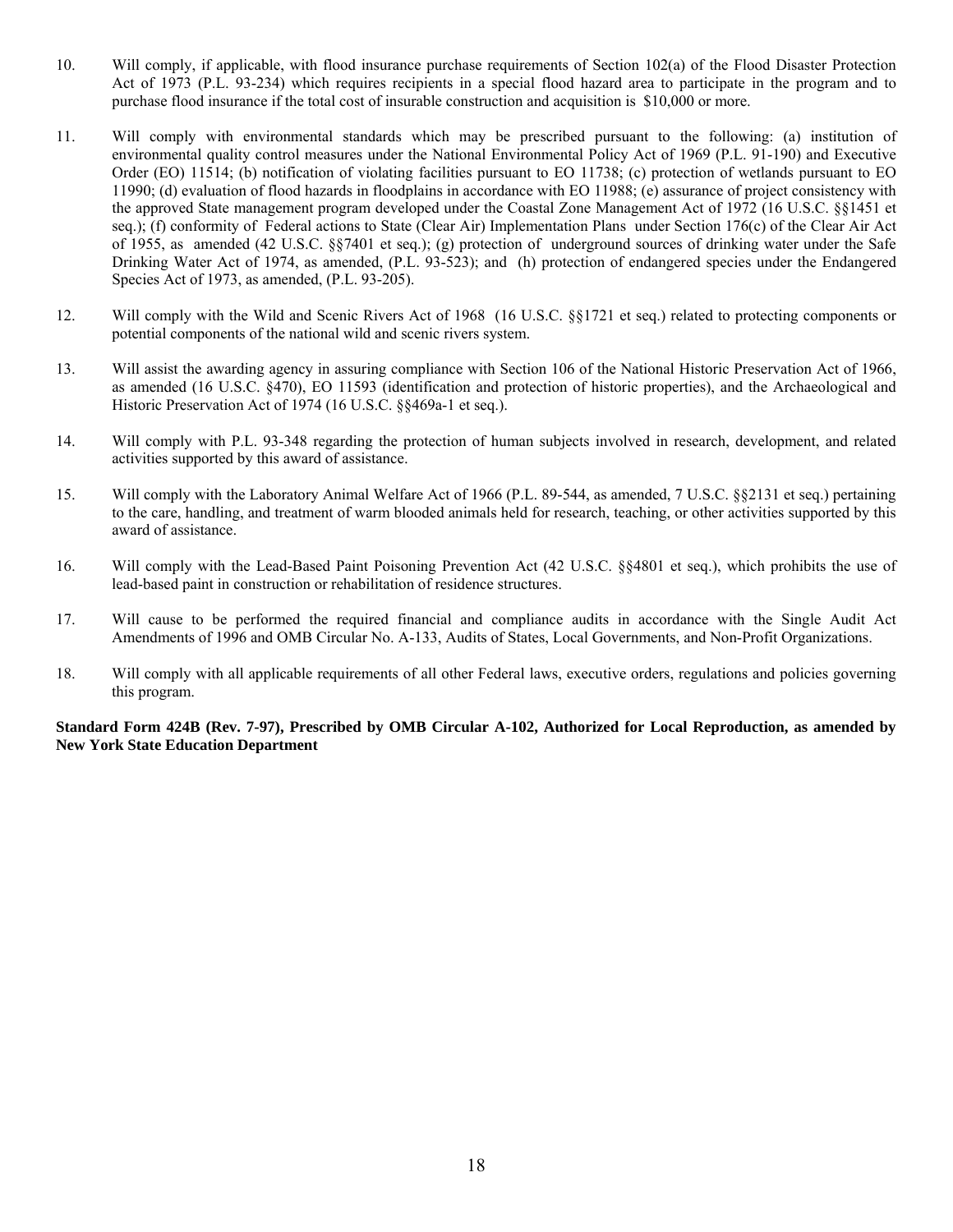#### **CERTIFICATIONS REGARDING LOBBYING; DEBARMENT, SUSPENSION AND OTHER**

#### **RESPONSIBILITY MATTERS**

Applicants should refer to the regulations cited below to determine the certification to which they are required to attest. Applicants should also review the instructions for certification included in the regulations before completing this form. Signature of the Application Cover Page provides for compliance with certification requirements under 34 CFR Part 82, "New Restrictions on Lobbying," and 34 CFR Part 85, "Government-wide Debarment and Suspension (Nonprocurement)." The certifications shall be treated as a material representation of fact upon which reliance will be placed when the Department of Education determines to award the covered transaction, grant, or cooperative agreement.

#### **1. LOBBYING**

As required by Section 1352, Title 31 of the U.S. Code, and implemented at 34 CFR Part 82, for persons entering into a grant or cooperative agreement over \$100,000, as defined at 34 CFR Part 82, Sections 82.105 and 82.110, the applicant certifies that:

(a) No Federal appropriated funds have been paid or will be paid, by or on behalf of the undersigned, to any person for influencing or attempting to influence an officer or employee of any agency, a Member of Congress, an officer or employee of Congress, or an employee of a Member of Congress in connection with the making of any Federal grant, the entering into of any cooperative agreement, and the extension, continuation, renewal, amendment, or modification of any Federal grant or cooperative agreement;

(b) If any funds other than Federal appropriated funds have been paid or will be paid to any person for influencing or attempting to influence an officer or employee of any agency, a Member of Congress, an officer or employee of Congress, or an employee of a Member of Congress in connection with this Federal grant or cooperative agreement, the undersigned shall complete and submit Standard Form - LLL, "Disclosure Form to Report Lobbying," in accordance with its instructions; and

(c) The undersigned shall require that the language of this certification be included in the award documents for all subawards at all tiers (including subgrants, contracts under grants and cooperative agreements, and subcontracts) and that all subrecipients shall certify and disclose accordingly.

#### **2. DEBARMENT, SUSPENSION, AND OTHER RESPONSIBILITY MATTERS**

As required by Executive Order 12549, Debarment and Suspension, and implemented at 34 CFR Part 85, for prospective participants in primary covered transactions, as defined at 34 CFR Part 85, Sections 85.105 and 85.110--

A. The applicant certifies that it and its principals:

(a) Are not presently debarred, suspended, proposed for debarment, declared ineligible, or voluntarily excluded from covered transactions by any Federal department or agency;

(b) Have not within a three-year period preceding this application been convicted of or had a civil judgement rendered against them for commission of fraud or a criminal offense in connection with obtaining, attempting to obtain, or performing a public (Federal, State, or local) transaction or contract under a public transaction; violation of Federal or State antitrust statutes or commission of embezzlement, theft, forgery, bribery, falsification or destruction of records, making false statements, or receiving stolen property;

(c) Are not presently indicted for or otherwise criminally or civilly charged by a governmental entity (Federal, State, or local) with commission of any of the offenses enumerated in paragraph (2)(b) of this certification; and

(d) Have not within a three-year period preceding this application had one or more public transaction (Federal, State, or local) terminated for cause or default; and

B. Where the applicant is unable to certify to any of the statements in this certification, he or she shall attach an explanation to this application.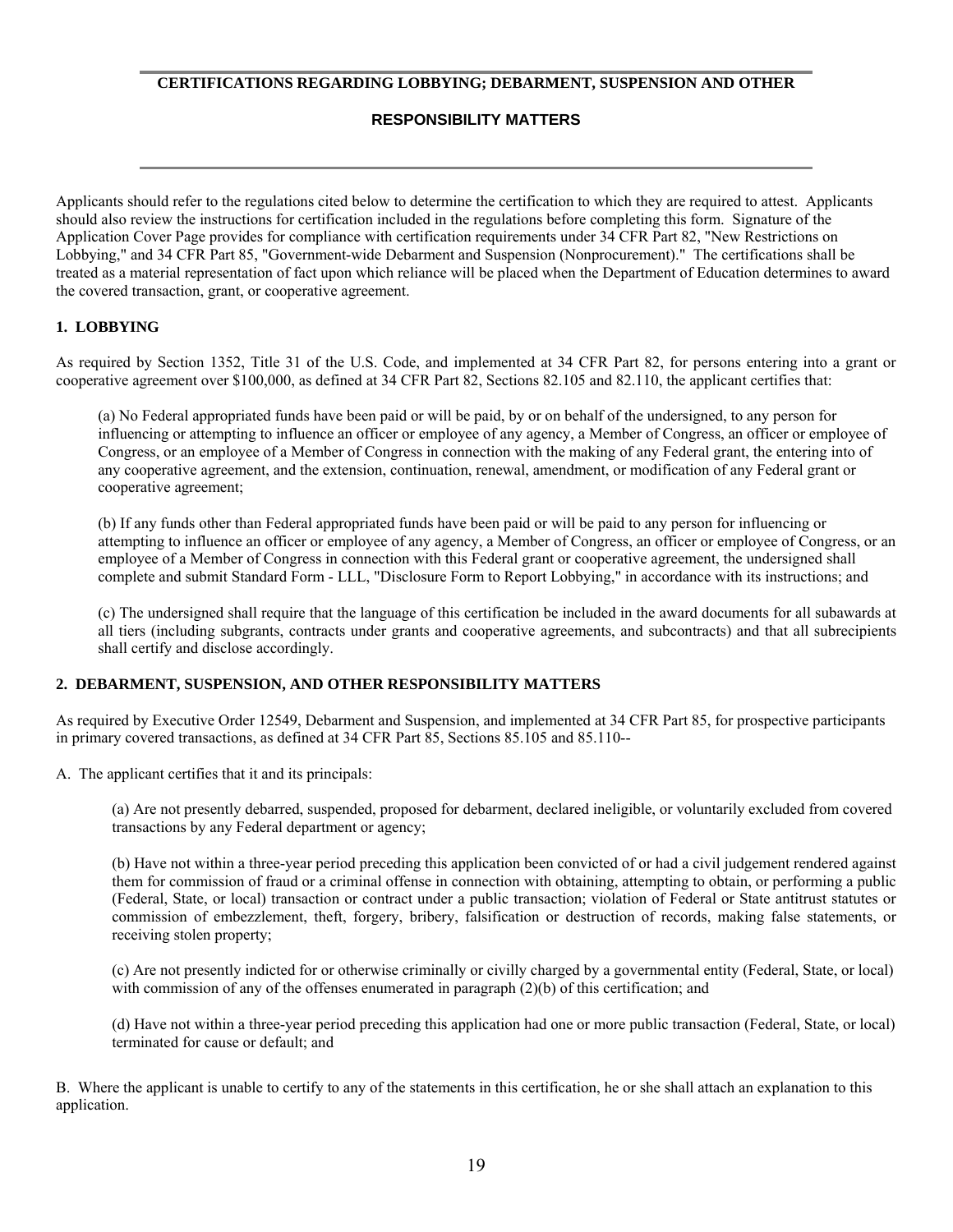#### **CERTIFICATION REGARDING DEBARMENT, SUSPENSION, INELIGIBILITY AND VOLUNTARY EXCLUSION — LOWER TIER COVERED TRANSACTIONS**

This certification is required by the Department of Education regulations implementing Executive Order 12549, Debarment and Suspension, 34 CFR Part 85, for all lower tier transactions meeting the threshold and tier requirements stated at Section 85.110.

#### **Instructions for Certification**

1. By signing the Application Cover Page, the prospective lower tier participant is providing the certification set out below.

2. The certification in this clause is a material representation of fact upon which reliance was placed when this transaction was entered into. If it is later determined that the prospective lower tier participant knowingly rendered an erroneous certification, in addition to other remedies available to the Federal Government, the department or agency with which this transaction originated may pursue available remedies, including suspension and/or debarment.

3. The prospective lower tier participant shall provide immediate written notice to the person to which this proposal is submitted if at any time the prospective lower tier participant learns that its certification was erroneous when submitted or has become erroneous by reason of changed circumstances.

4. The terms "covered transaction," "debarred," "suspended," "ineligible," "lower tier covered transaction," "participant," " person," "primary covered transaction," " principal," "proposal," and "voluntarily excluded," as used in this clause, have the meanings set out in the Definitions and Coverage sections of rules implementing Executive Order 12549. You may contact the person to which this proposal is submitted for assistance in obtaining a copy of those regulations.

5. The prospective lower tier participant agrees by submitting this proposal that, should the proposed covered transaction be entered into, it shall not knowingly enter into any lower tier covered transaction with a person who is debarred, suspended, declared ineligible, or voluntarily excluded from participation in this covered transaction, unless authorized by the department or agency with which this transaction originated.

6. The prospective lower tier participant further agrees by submitting this proposal that it will include the clause titled "Certification Regarding Debarment, Suspension, Ineligibility, and Voluntary Exclusion-Lower Tier Covered Transactions," without modification, in all lower tier covered transactions and in all solicitations for lower tier covered transactions.

7. A participant in a covered transaction may rely upon a certification of a prospective participant in a lower tier covered transaction that it is not debarred, suspended, ineligible, or voluntarily excluded from the covered transaction, unless it knows that the certification is erroneous. A participant may decide the method and frequency by which it determines the eligibility of its principals. Each participant may, but is not required to, check the Nonprocurement List.

8. Nothing contained in the foregoing shall be construed to require establishment of a system of records in order to render in good faith the certification required by this clause. The knowledge and information of a participant is not required to exceed that which is normally possessed by a prudent person in the ordinary course of business dealings.

9. Except for transactions authorized under paragraph 5 of these instructions, if a participant in a covered transaction knowingly enters into a lower tier covered transaction with a person who is suspended, debarred, ineligible, or voluntarily excluded from participation in this transaction, in addition to other remedies available to the Federal Government, the department or agency with which this transaction originated may pursue available remedies, including suspension and/or debarment.

 $\mathcal{L}_\mathcal{L} = \{ \mathcal{L}_\mathcal{L} = \{ \mathcal{L}_\mathcal{L} = \{ \mathcal{L}_\mathcal{L} = \{ \mathcal{L}_\mathcal{L} = \{ \mathcal{L}_\mathcal{L} = \{ \mathcal{L}_\mathcal{L} = \{ \mathcal{L}_\mathcal{L} = \{ \mathcal{L}_\mathcal{L} = \{ \mathcal{L}_\mathcal{L} = \{ \mathcal{L}_\mathcal{L} = \{ \mathcal{L}_\mathcal{L} = \{ \mathcal{L}_\mathcal{L} = \{ \mathcal{L}_\mathcal{L} = \{ \mathcal{L}_\mathcal{$ 

#### **Certification**

(1) The prospective lower tier participant certifies, by submission of this proposal, that neither it nor its principals are presently debarred, suspended, proposed for debarment, declared ineligible, or voluntarily excluded from participation in this transaction by any Federal department or agency.

(2) Where the prospective lower tier participant is unable to certify to any of the statements in this certification, such prospective participant shall attach an explanation to this proposal.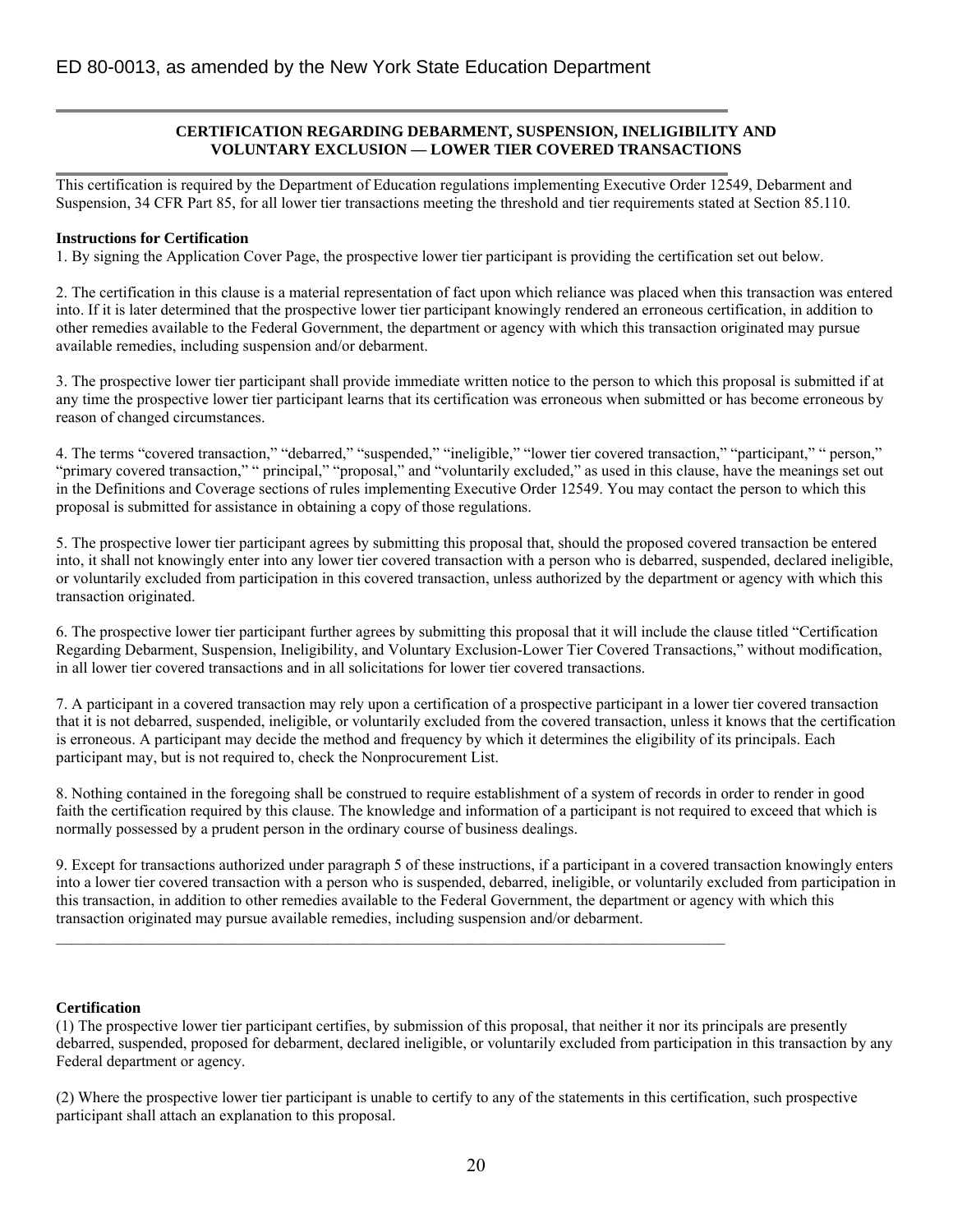# **NEW YORK STATE DEPARTMENT OF EDUCATION GENERAL EDUCATION PROVISIONS ACT ASSURANCES**

These assurances are required by the General Education Provisions Act for certain programs funded by the U.S. Department of Education. These assurances are not applicable to certain programs, such as the No Child Left Behind Act. If you have any questions, please contact NYSED.

As the authorized representative of the applicant, by signing the Application Cover Page, I certify that:

(1) that the local educational agency will administer each program covered by the application in accordance with all applicable statutes, regulations, program plans, and applications;

(2) that the control of funds provided to the local educational agency under each program, and title to property acquired with those funds, will be in a public agency and that a public agency will administer those funds and property;

(3) that the local educational agency will use fiscal control and fund accounting procedures that will ensure proper disbursement of, and accounting for, Federal funds paid to that agency under each program;

(4) that the local educational agency will make reports to the State agency or board and to the Secretary as may reasonably be necessary to enable the State agency or board and the Secretary to perform their duties and that the local educational agency will maintain such records, including the records required under section  $1232f$  of this title, and provide access to those records, as the State agency or board or the Secretary deem necessary to perform their duties;

(5) that the local educational agency will provide reasonable opportunities for the participation by teachers, parents, and other interested agencies, organizations, and individuals in the planning for and operation of each program;

(6) that any application, evaluation, periodic program plan or report relating to each program will be made readily available to parents and other members of the general public;

(7) that in the case of any project involving construction –

(A) the project is not inconsistent with overall State plans for the construction of school facilities, and

(B) in developing plans for construction, due consideration will be given to excellence of architecture and design and to compliance with standards prescribed by the Secretary under section [794](http://www4.law.cornell.edu/cgi-bin/htm_hl?DB=uscode&STEMMER=en&WORDS=1232e+&COLOUR=Red&STYLE=s&URL=/uscode/29/794.html) of title [29](http://www4.law.cornell.edu/cgi-bin/htm_hl?DB=uscode&STEMMER=en&WORDS=1232e+&COLOUR=Red&STYLE=s&URL=/uscode/29/index.html) in order to ensure that facilities constructed with the use of Federal funds are accessible to and usable by individuals with disabilities;

(8) that the local educational agency has adopted effective procedures for acquiring and disseminating to teachers and administrators participating in each program significant information from educational research, demonstrations, and similar projects, and for adopting, where appropriate, promising educational practices developed through such projects; and

(9) that none of the funds expended under any applicable program will be used to acquire equipment (including computer software) in any instance in which such acquisition results in a direct financial benefit to any organization representing the interests of the purchasing entity or its employees or any affiliate of such an organization.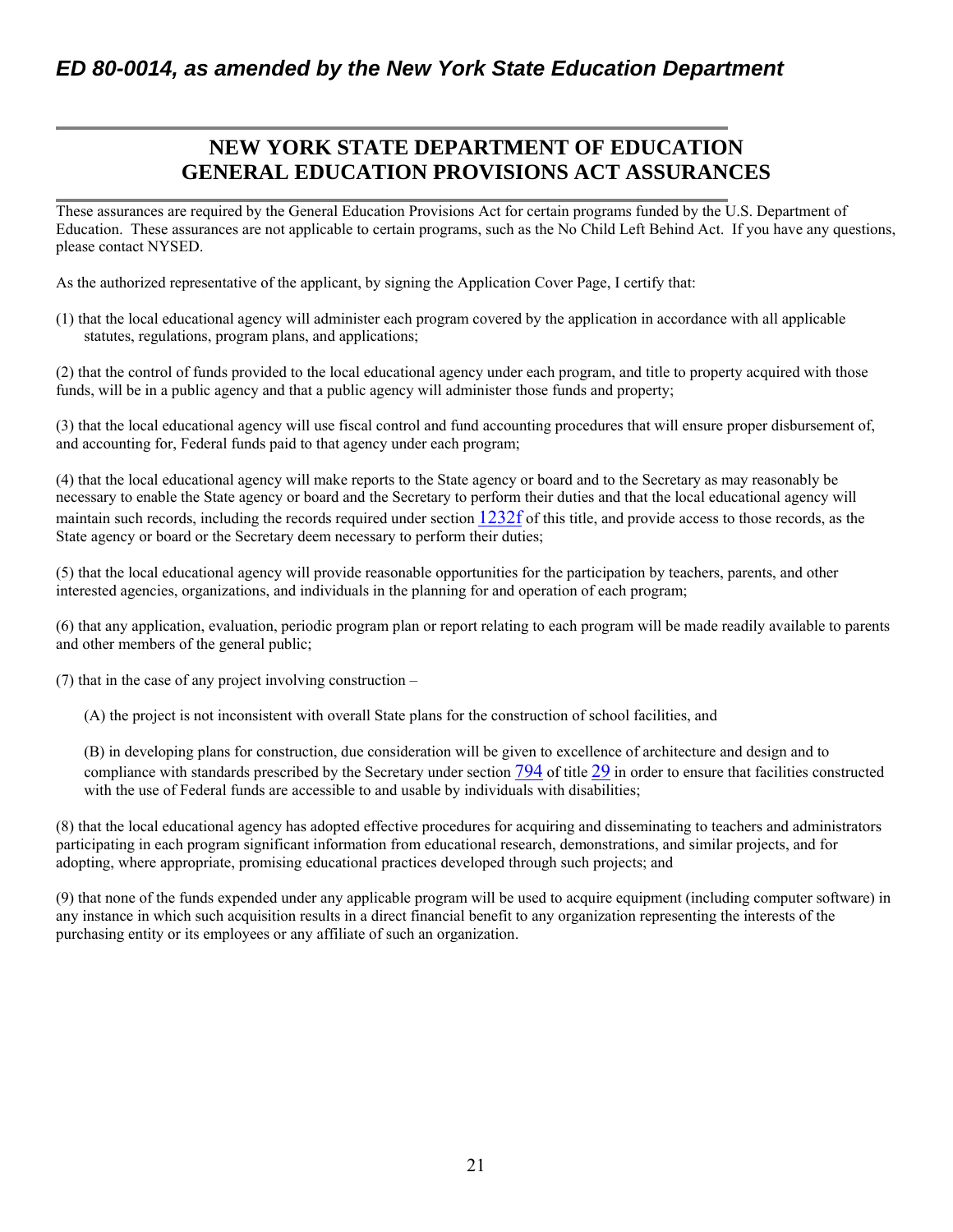#### **STANDARD CLAUSES FOR NYS CONTRACTS**

 The parties to the attached contract, license, lease, amendment or other agreement of any kind (hereinafter, "the contract" or "this contract") agree to be bound by the following clauses which are hereby made a part of the contract (the word "Contractor" herein refers to any party other than the State, whether a contractor, licenser, licensee, lessor, lessee or any other party):

**1. EXECUTORY CLAUSE.** In accordance with Section 41 of the State Finance Law, the State shall have no liability under this contract to the Contractor or to anyone else beyond funds appropriated and available for this contract.

**2. NON-ASSIGNMENT CLAUSE.** In accordance with Section 138 of the State Finance Law, this contract may not be assigned by the Contractor or its right, title or interest therein assigned, transferred, conveyed, sublet or otherwise disposed of without the previous consent, in writing, of the State and any attempts to assign the contract without the State's written consent are null and void. The Contractor may, however, assign its right to receive payment without the State's prior written consent unless this contract concerns Certificates of Participation pursuant to Article 5-A of the State Finance Law.

**3. COMPTROLLER'S APPROVAL.** In accordance with Section 112 of the State Finance Law (or, if this contract is with the State University or City University of New York, Section 355 or Section 6218 of the Education Law), if this contract exceeds \$50,000 (or the minimum thresholds agreed to by the Office of the State Comptroller for certain S.U.N.Y. and C.U.N.Y. contracts), or if this is an amendment for any amount to a contract which, as so amended, exceeds said statutory amount, or if, by this contract, the State agrees to give something other than money when the value or reasonably estimated value of such consideration exceeds \$10,000, it shall not be valid, effective or binding upon the State until it has been approved by the State Comptroller and filed in his office. Comptroller's approval of contracts let by the Office of General Services is required when such contracts exceed \$85,000 (State Finance Law Section 163.6.a).

**4. WORKERS' COMPENSATION BENEFITS.** In accordance with Section 142 of the State Finance Law, this contract shall be void and of no force and effect unless the Contractor shall provide and maintain coverage during the life of this contract for the benefit of such employees as are required to be covered by the provisions of the Workers' Compensation Law.

**5. NON-DISCRIMINATION REQUIREMENTS.** To the extent required by Article 15 of the Executive Law (also known as the Human Rights Law) and all other State and Federal statutory and constitutional non-discrimination provisions, the Contractor will not discriminate against any employee or applicant for employment because of race, creed, color, sex, national origin, sexual orientation, age, disability, genetic predisposition or carrier status, or marital status. Furthermore, in accordance with Section 220-e of the Labor Law, if this is a contract for the construction, alteration or repair of any public building or public work or for the manufacture, sale or distribution of materials, equipment or supplies, and to the extent that this contract shall be performed within the State of New York, Contractor agrees that neither it nor its subcontractors shall, by reason of race, creed, color, disability, sex, or national origin: (a) discriminate in hiring against any New York State citizen who is qualified and available to perform the work; or (b) discriminate against or intimidate any employee hired for the performance of work under this contract. If this is a building service contract as defined in Section 230 of the Labor Law, then, in accordance with Section 239 thereof, Contractor agrees that neither it nor its subcontractors shall

by reason of race, creed, color, national origin, age, sex or disability: (a) discriminate in hiring against any New York State citizen who is qualified and available to perform the work; or (b) discriminate against or intimidate any employee hired for the performance of work under this contract. Contractor is subject to fines of \$50.00 per person per day for any violation of Section 220-e or Section 239 as well as possible termination of this contract and forfeiture of all moneys due hereunder for a second or subsequent violation.

**6. WAGE AND HOURS PROVISIONS.** If this is a public work contract covered by Article 8 of the Labor Law or a building service contract covered by Article 9 thereof, neither Contractor's employees nor the employees of its subcontractors may be required or permitted to work more than the number of hours or days stated in said statutes, except as otherwise provided in the Labor Law and as set forth in prevailing wage and supplement schedules issued by the State Labor Department. Furthermore, Contractor and its subcontractors must pay at least the prevailing wage rate and pay or provide the prevailing supplements, including the premium rates for overtime pay, as determined by the State Labor Department in accordance with the Labor Law.

**7. NON-COLLUSIVE BIDDING CERTIFICATION.** In accordance with Section 139-d of the State Finance Law, if this contract was awarded based upon the submission of bids, Contractor affirms, under penalty of perjury, that its bid was arrived at independently and without collusion aimed at restricting competition. Contractor further affirms that, at the time Contractor submitted its bid, an authorized and responsible person executed and delivered to the State a non-collusive bidding certification on Contractor's behalf.

**8. INTERNATIONAL BOYCOTT PROHIBITION**. In accordance with Section 220-f of the Labor Law and Section 139-h of the State Finance Law, if this contract exceeds \$5,000, the Contractor agrees, as a material condition of the contract, that neither the Contractor nor any substantially owned or affiliated person, firm, partnership or corporation has participated, is participating, or shall participate in an international boycott in violation of the federal Export Administration Act of 1979 (50 USC App. Sections 2401 et seq.) or regulations thereunder. If such Contractor, or any of the aforesaid affiliates of Contractor, is convicted or is otherwise found to have violated said laws or regulations upon the final determination of the United States Commerce Department or any other appropriate agency of the United States subsequent to the contract's execution, such contract, amendment or modification thereto shall be rendered forfeit and void. The Contractor shall so notify the State Comptroller within five (5) business days of such conviction, determination or disposition of appeal (2NYCRR 105.4).

**9. SET-OFF RIGHTS.** The State shall have all of its common law, equitable and statutory rights of set-off. These rights shall include, but not be limited to, the State's option to withhold for the purposes of set-off any moneys due to the Contractor under this contract up to any amounts due and owing to the State with regard to this contract, any other contract with any State department or agency, including any contract for a term commencing prior to the term of this contract, plus any amounts due and owing to the State for any other reason including, without limitation, tax delinquencies, fee delinquencies or monetary penalties relative thereto. The State shall exercise its setoff rights in accordance with normal State practices including, in cases of set-off pursuant to an audit, the finalization of such audit by the State agency, its representatives, or the State Comptroller.

**10. RECORDS.** The Contractor shall establish and maintain complete and accurate books, records, documents, accounts and other evidence directly pertinent to performance under this contract (hereinafter, collectively, "the Records"). The Records must be kept for the balance of the calendar year in which they were made and for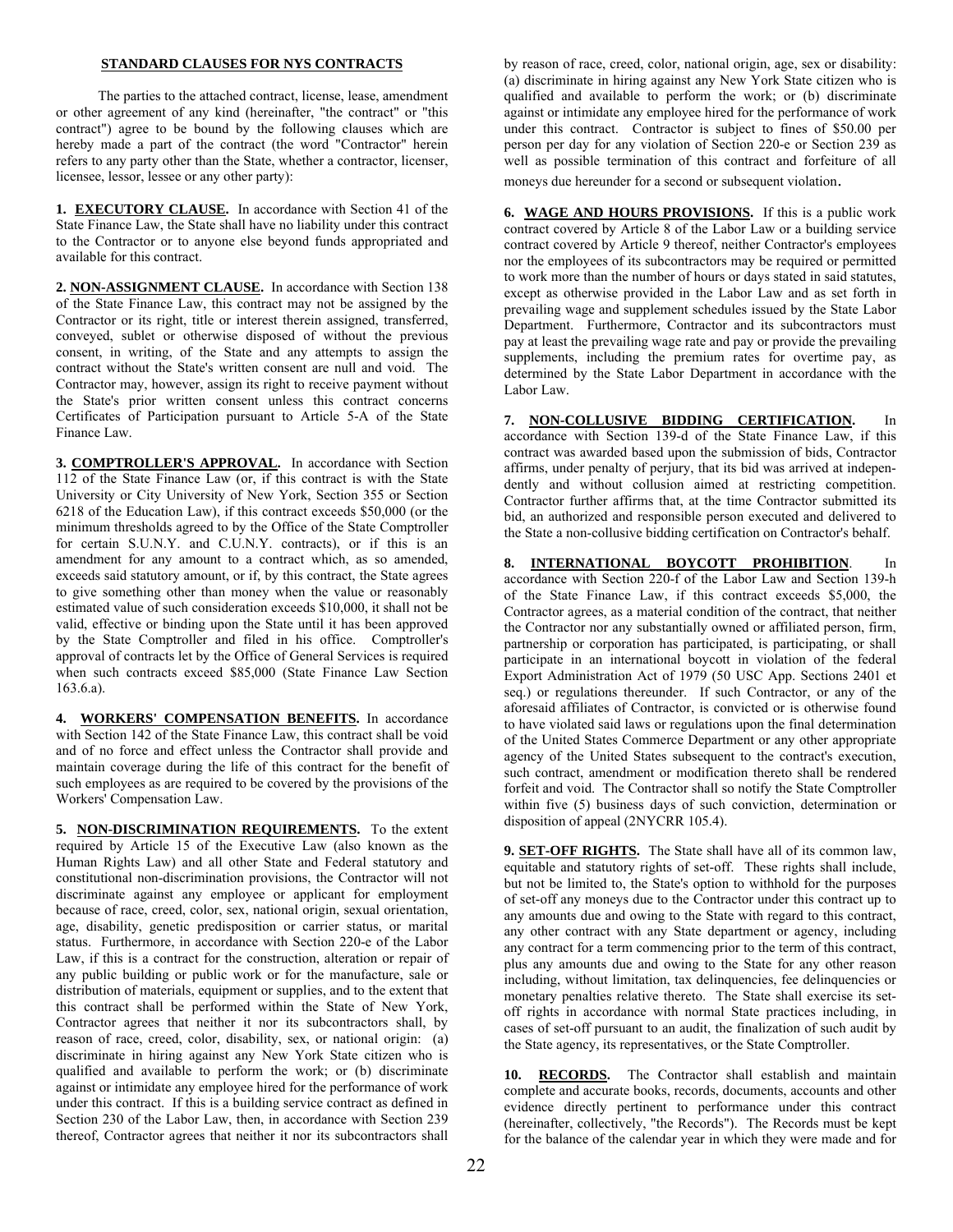six (6) additional years thereafter. The State Comptroller, the Attorney General and any other person or entity authorized to conduct an examination, as well as the agency or agencies involved in this contract, shall have access to the Records during normal business hours at an office of the Contractor within the State of New York or, if no such office is available, at a mutually agreeable and reasonable venue within the State, for the term specified above for the purposes of inspection, auditing and copying. The State shall take reasonable steps to protect from public disclosure any of the Records which are exempt from disclosure under Section 87 of the Public Officers Law (the "Statute") provided that: (i) the Contractor shall timely inform an appropriate State official, in writing, that said records should not be disclosed; and (ii) said records shall be sufficiently identified; and (iii) designation of said records as exempt under the Statute is reasonable. Nothing contained herein shall diminish, or in any way adversely affect, the State's right to discovery in any pending or future litigation.

11. **IDENTIFYING INFORMATION AND PRIVACY**<br>**NOTIFICATION.** (a) FEDERAL EMPLOYER **NOTIFICATION.** (a) FEDERAL EMPLOYER IDENTIFICATION NUMBER and/or FEDERAL SOCIAL SECURITY NUMBER. All invoices or New York State standard vouchers submitted for payment for the sale of goods or services or the lease of real or personal property to a New York State agency must include the payee's identification number, i.e., the seller's or lessor's identification number. The number is either the payee's Federal employer identification number or Federal social security number, or both such numbers when the payee has both such numbers. Failure to include this number or numbers may delay payment. Where the payee does not have such number or numbers, the payee, on its invoice or New York State standard voucher, must give the reason or reasons why the payee does not have such number or numbers.

**(b)** PRIVACY NOTIFICATION**.** (1) The authority to request the above personal information from a seller of goods or services or a lessor of real or personal property, and the authority to maintain such information, is found in Section 5 of the State Tax Law. Disclosure of this information by the seller or lessor to the State is mandatory. The principal purpose for which the information is collected is to enable the State to identify individuals, businesses and others who have been delinquent in filing tax returns or may have understated their tax liabilities and to generally identify persons affected by the taxes administered by the Commissioner of Taxation and Finance. The information will be used for tax administration purposes and for any other purpose authorized by law.

 (2) The personal information is requested by the purchasing unit of the agency contracting to purchase the goods or services or lease the real or personal property covered by this contract or lease. The information is maintained in New York State's Central Accounting System by the Director of Accounting Operations, Office of the State Comptroller, 110 State Street, Albany, New York 12236.

**12. EQUAL EMPLOYMENT OPPORTUNITIES FOR MINORITIES AND WOMEN.** In accordance with Section 312 of the Executive Law, if this contract is: (i) a written agreement or purchase order instrument, providing for a total expenditure in excess of \$25,000.00, whereby a contracting agency is committed to expend or does expend funds in return for labor, services, supplies, equipment, materials or any combination of the foregoing, to be performed for, or rendered or furnished to the contracting agency; or (ii) a written agreement in excess of \$100,000.00 whereby a contracting agency is committed to expend or does expend funds for the acquisition, construction, demolition, replacement, major repair or renovation of real property and improvements thereon; or (iii) a written agreement in excess of \$100,000.00 whereby the owner of a State assisted housing project is committed to expend or does expend funds for the acquisition, construction, demolition, replacement,

major repair or renovation of real property and improvements thereon for such project, then:

(a) The Contractor will not discriminate against employees or applicants for employment because of race, creed, color, national origin, sex, age, disability or marital status, and will undertake or continue existing programs of affirmative action to ensure that minority group members and women are afforded equal employment opportunities without discrimination. Affirmative action shall mean recruitment, employment, job assignment, promotion, upgradings, demotion, transfer, layoff, or termination and rates of pay or other forms of compensation;

(b) at the request of the contracting agency, the Contractor shall request each employment agency, labor union, or authorized representative of workers with which it has a collective bargaining or other agreement or understanding, to furnish a written statement that such employment agency, labor union or representative will not discriminate on the basis of race, creed, color, national origin, sex, age, disability or marital status and that such union or representative will affirmatively cooperate in the implementation of the contractor's obligations herein; and

(c) the Contractor shall state, in all solicitations or advertisements for employees, that, in the performance of the State contract, all qualified applicants will be afforded equal employment opportunities without discrimination because of race, creed, color, national origin, sex, age, disability or marital status.

Contractor will include the provisions of "a", "b", and "c" above, in every subcontract over \$25,000.00 for the construction, demolition, replacement, major repair, renovation, planning or design of real property and improvements thereon (the "Work") except where the Work is for the beneficial use of the Contractor. Section 312 does not apply to: (i) work, goods or services unrelated to this contract; or (ii) employment outside New York State; or (iii) banking services, insurance policies or the sale of securities. The State shall consider compliance by a contractor or subcontractor with the requirements of any federal law concerning equal employment opportunity which effectuates the purpose of this section. The contracting agency shall determine whether the imposition of the requirements of the provisions hereof duplicate or conflict with any such federal law and if such duplication or conflict exists, the contracting agency shall waive the applicability of Section 312 to the extent of such duplication or conflict. Contractor will comply with all duly promulgated and lawful rules and regulations of the Governor's Office of Minority and Women's Business Development pertaining hereto.

13. CONFLICTING TERMS. In the event of a conflict between the terms of the contract (including any and all attachments thereto and amendments thereof) and the terms of this Appendix A, the terms of this Appendix A shall control.

14. **GOVERNING LAW.** This contract shall be governed by the laws of the State of New York except where the Federal supremacy clause requires otherwise.

**15. LATE PAYMENT**. Timeliness of payment and any interest to be paid to Contractor for late payment shall be governed by Article 11-A of the State Finance Law to the extent required by law.

**16. NO ARBITRATION.** Disputes involving this contract, including the breach or alleged breach thereof, may not be submitted to binding arbitration (except where statutorily authorized), but must, instead, be heard in a court of competent jurisdiction of the State of New York.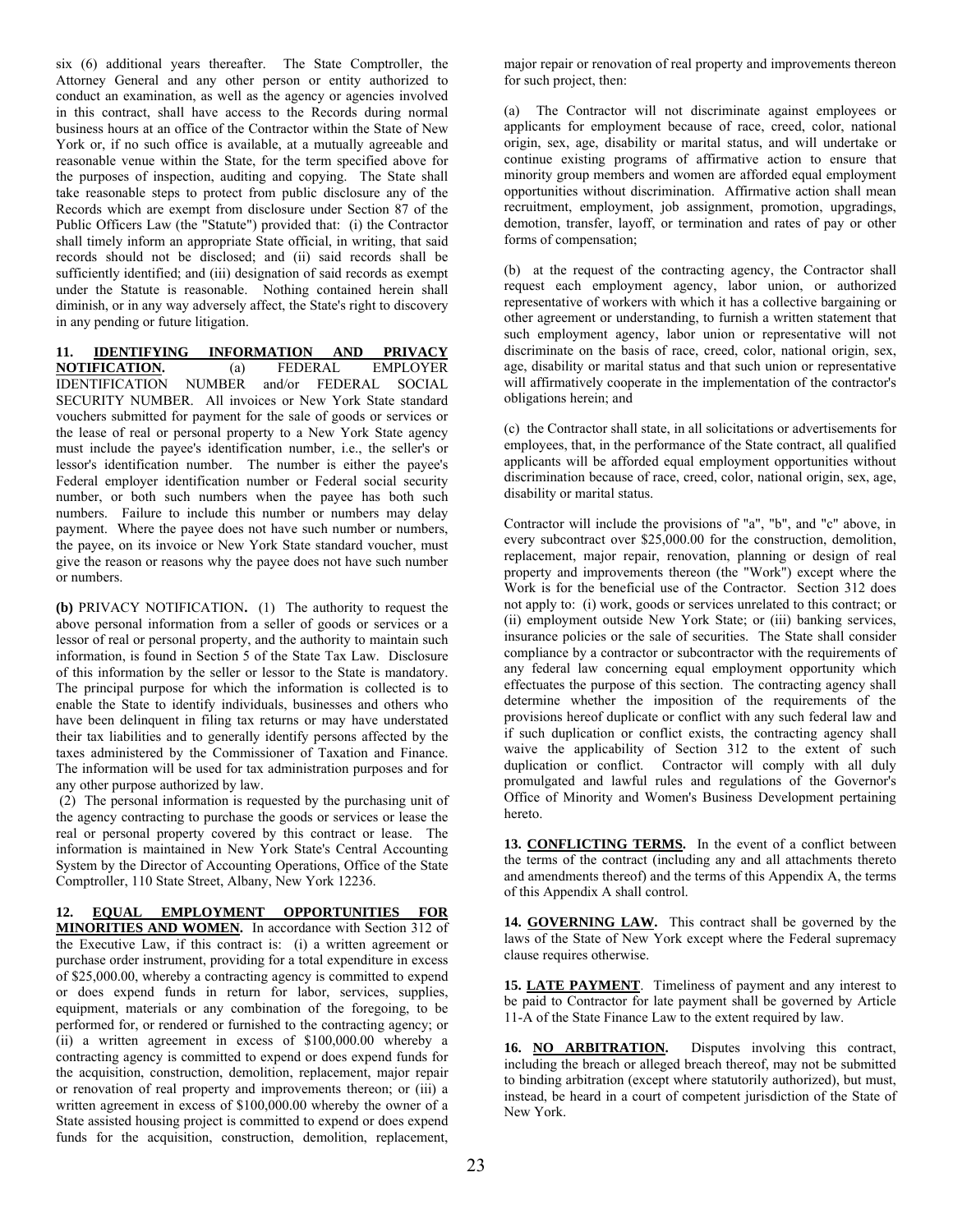**17. SERVICE OF PROCESS**. In addition to the methods of service allowed by the State Civil Practice Law & Rules ("CPLR"), Contractor hereby consents to service of process upon it by registered or certified mail, return receipt requested. Service hereunder shall be complete upon Contractor's actual receipt of process or upon the State's receipt of the return thereof by the United States Postal Service as refused or undeliverable. Contractor must promptly notify the State, in writing, of each and every change of address to which service of process can be made. Service by the State to the last known address shall be sufficient. Contractor will have thirty (30) calendar days after service hereunder is complete in which to respond.

#### **18. PROHIBITION ON PURCHASE OF TROPICAL**

**HARDWOODS**. The Contractor certifies and warrants that all wood products to be used under this contract award will be in accordance with, but not limited to, the specifications and provisions of State Finance Law §165. (Use of Tropical Hardwoods) which prohibits purchase and use of tropical hardwoods, unless specifically exempted, by the State or any governmental agency or political subdivision or public benefit corporation. Qualification for an exemption under this law will be the responsibility of the contractor to establish to meet with the approval of the State.

In addition, when any portion of this contract involving the use of woods, whether supply or installation, is to be performed by any subcontractor, the prime Contractor will indicate and certify in the submitted bid proposal that the subcontractor has been informed and is in compliance with specifications and provisions regarding use of tropical hardwoods as detailed in §165 State Finance Law. Any such use must meet with the approval of the State; otherwise, the bid may not be considered responsive. Under bidder certifications, proof of qualification for exemption will be the responsibility of the Contractor to meet with the approval of the State.

**19. MACBRIDE FAIR EMPLOYMENT PRINCIPLES.** In accordance with the MacBride Fair Employment Principles (Chapter 807 of the Laws of 1992), the Contractor hereby stipulates that the Contractor either (a) has no business operations in Northern Ireland, or (b) shall take lawful steps in good faith to conduct any business operations in Northern Ireland in accordance with the MacBride Fair Employment Principles (as described in Section 165 of the New York State Finance Law), and shall permit independent monitoring of compliance with such principles.

**20. OMNIBUS PROCUREMENT ACT OF 1992.** It is the policy of New York State to maximize opportunities for the participation of New York State business enterprises, including minority and womenowned business enterprises as bidders, subcontractors and suppliers on its procurement contracts.

Information on the availability of New York State subcontractors and suppliers is available from:

> NYS Department of Economic Development Division for Small Business 30 South Pearl St --  $7<sup>th</sup>$  Floor Albany, New York 12245 Telephone: 518-292-5220 Fax: 518-292-5884 http://www.empire.state.ny.us

A directory of certified minority and women-owned business enterprises is available from:

> NYS Department of Economic Development Division of Minority and Women's Business Development 30 South Pearl St -- 2nd Floor Albany, New York 12245

Telephone: 518-292-5250 Fax: 518-292-5803 http://www.empire.state.ny.us

The Omnibus Procurement Act of 1992 requires that by signing this bid proposal or contract, as applicable, Contractors certify that whenever the total bid amount is greater than \$1 million:

(a) The Contractor has made reasonable efforts to encourage the participation of New York State Business Enterprises as suppliers and subcontractors, including certified minority and women-owned business enterprises, on this project, and has retained the documentation of these efforts to be provided upon request to the State;

(b) The Contractor has complied with the Federal Equal Opportunity Act of 1972 (P.L. 92-261), as amended;

(c) The Contractor agrees to make reasonable efforts to provide notification to New York State residents of employment opportunities on this project through listing any such positions with the Job Service Division of the New York State Department of Labor, or providing such notification in such manner as is consistent with existing collective bargaining contracts or agreements. The Contractor agrees to document these efforts and to provide said documentation to the State upon request; and

(d) The Contractor acknowledges notice that the State may seek to obtain offset credits from foreign countries as a result of this contract and agrees to cooperate with the State in these efforts.

**21. RECIPROCITY AND SANCTIONS PROVISIONS.** Bidders are hereby notified that if their principal place of business is located in a country, nation, province, state or political subdivision that penalizes New York State vendors, and if the goods or services they offer will be substantially produced or performed outside New York State, the Omnibus Procurement Act 1994 and 2000 amendments (Chapter 684 and Chapter 383, respectively) require that they be denied contracts which they would otherwise obtain. NOTE: As of May 15, 2002, the list of discriminatory jurisdictions subject to this provision includes the states of South Carolina, Alaska, West Virginia, Wyoming, Louisiana and Hawaii. Contact NYS Department of Economic Development for a current list of jurisdictions subject to this provision.

**22. PURCHASES OF APPAREL.** In accordance with State Finance Law  $162$  (4-a), the State shall not purchase any apparel from any vendor unable or unwilling to certify that: (i) such apparel was manufactured in compliance with all applicable labor and occupational safety laws, including, but not limited to, child labor laws, wage and hours laws and workplace safety laws, and (ii) vendor will supply, with its bid (or, if not a bid situation, prior to or at the time of signing a contract with the State)*,* if known, the names and addresses of each subcontractor and a list of all manufacturing plants to be utilized by the bidder.

June, 2006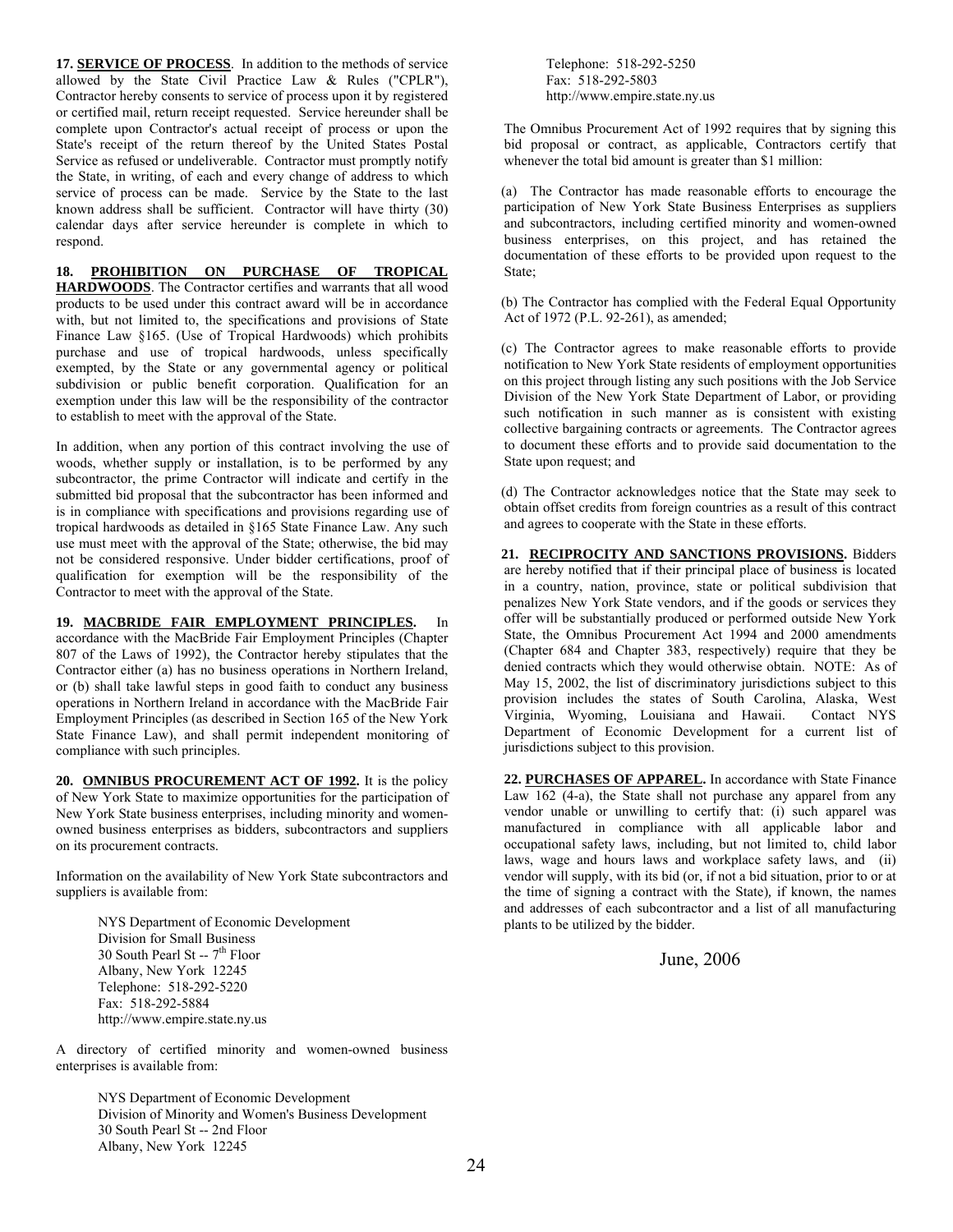#### **APPENDIX A-1 G**

#### **General**

- A. In the event that the Contractor shall receive, from any source whatsoever, sums the payment of which is in consideration for the same costs and services provided to the State, the monetary obligation of the State hereunder shall be reduced by an equivalent amount provided, however, that nothing contained herein shall require such reimbursement where additional similar services are provided and no duplicative payments are received.
- B. This agreement is subject to applicable Federal and State Laws and regulations and the policies and procedures stipulated in the NYS Education Department Fiscal Guidelines found at http:/www.nysed.gov/cafe/.
- C. Variations in each budget category not exceeding ten percent (10%) or One Thousand Dollars (\$1,000.00) of such category, whichever is greater, may be approved by the Commissioner of Education. Any such variations shall be reflected in the final expenditure report and filed in the Office of the State Comptroller.

#### **Terminations**

A. The State may terminate this Agreement without cause by thirty (30) days prior written notice. In the event of such termination, the parties will adjust the accounts due and the Contractor will undertake no additional expenditures not already required. Upon any such termination, the parties shall endeavor in an orderly manner to wind down activities hereunder.

#### **Safeguards for Services and Confidentiality**

- A. Any copyrightable work produced pursuant to said agreement shall be the sole and exclusive property of the New York State Education Department. The material prepared under the terms of this agreement by the Contractor shall be prepared by the Contractor in a form so that it will be ready for copyright in the name of the New York State Education Department. Should the Contractor use the services of consultants or other organizations or individuals who are not regular employees of the Contractor, the Contractor and such organization or individual shall, prior to the performance of any work pursuant to this agreement, enter into a written agreement, duly executed, which shall set forth the services to be provided by such organization or individual and the consideration therefor. Such agreement shall provide that any copyrightable work produced pursuant to said agreement shall be the sole and exclusive property of the New York State Education Department and that such work shall be prepared in a form ready for copyright by the New York State Education Department. A copy of such agreement shall be provided to the State.
- **B.** All reports of research, studies, publications, workshops, announcements, and other activities funded as a result of this proposal will acknowledge the support provided by the State of New York.

C. This agreement cannot be modified, amended, or otherwise changed except by a written agreement signed by all parties to this contract.

- D. No failure to assert any rights or remedies available to the State under this agreement shall be considered a waiver of such right or remedy or any other right or remedy unless such waiver is contained in a writing signed by the party alleged to have waived its right or remedy.
- E. Expenses for travel, lodging, and subsistence shall be reimbursed in accordance with the policies stipulated in the aforementioned Fiscal guidelines.
- F. No fees shall be charged by the Contractor for training provided under this agreement.
- G. Nothing herein shall require the State to adopt the curriculum developed pursuant to this agreement.
- H. All inquiries, requests, and notifications regarding this agreement shall be directed to the Program Contact or Fiscal Contact shown on the Grant Award included as part of this agreement.
- I. This agreement, including all appendices, is, upon signature of the parties and the approval of the Attorney General and the State Comptroller, a legally enforceable contract. Therefore, a signature on behalf of the Contractor will bind the Contractor to all the terms and conditions stated therein.
- J. The parties to this agreement intend the foregoing writing to be the final, complete, and exclusive expression of all the terms of their agreement.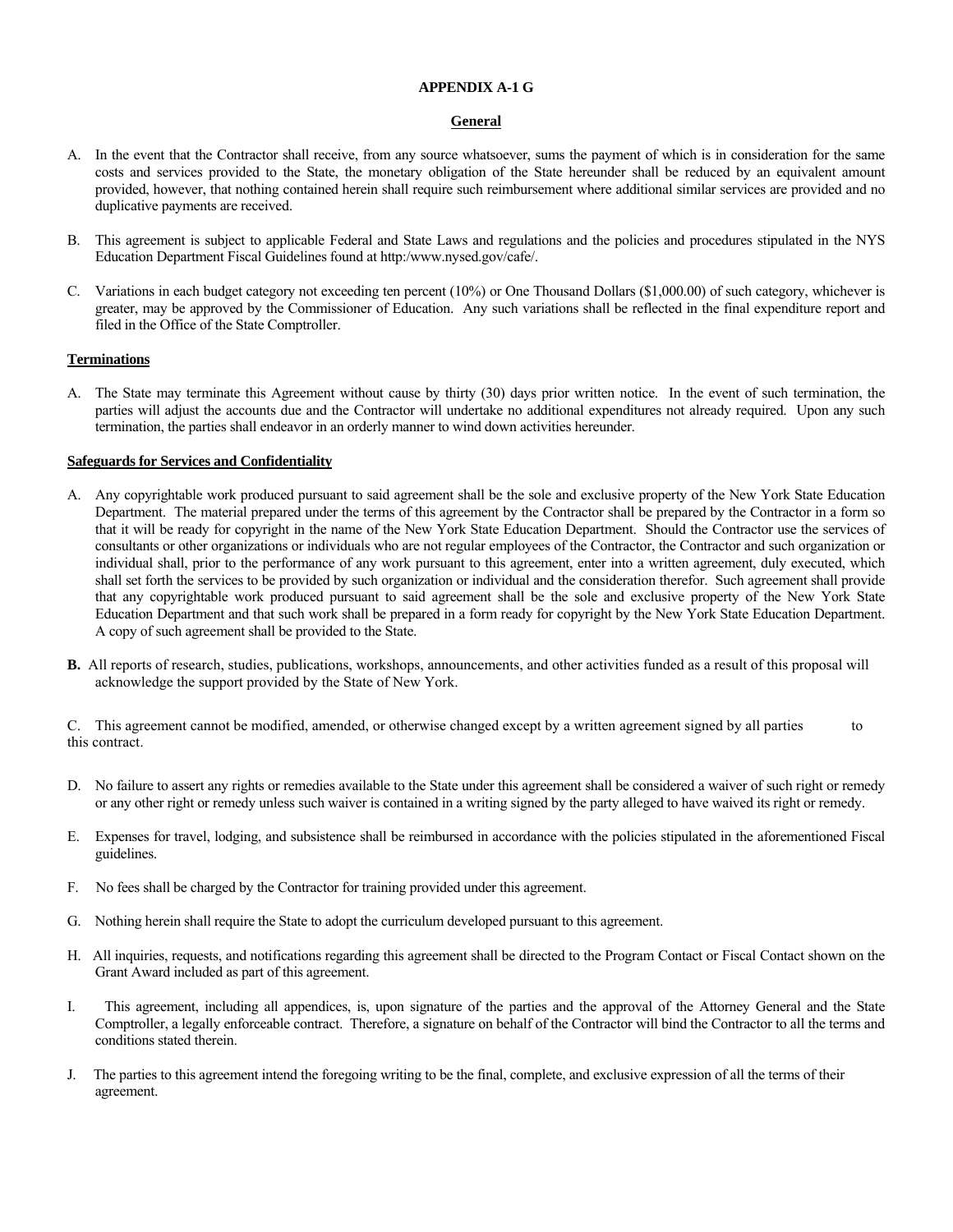# Office of the State DLLER

[Home](http://www.osc.state.ny.us/) > [Agencies](http://www.osc.state.ny.us/agencies/index.htm) > [G - Bulletin Listing](http://www.osc.state.ny.us/agencies/gbull/index.htm)

New York State Office of the State Comptroller



Procurement and Disbursement Guidelines (G-Bulletins)

| <b>Bulletin</b><br>Category:                                     | Procurement & Contracting |                       |         |
|------------------------------------------------------------------|---------------------------|-----------------------|---------|
| <b>Bulletin Number: G-079</b>                                    |                           |                       |         |
| Date Issued:                                                     | 8/22/88                   | Date Last<br>Updated: | 9/10/08 |
| <b>Bulletin Name:</b><br>Contracts with Non-Profit Organizations |                           |                       |         |

The purpose of this bulletin is to clarify the requirement for state agencies to provide charities registration information in connection with State contracts with charitable organizations. This bulletin supersedes Procurement and Disbursement Guidelines' Bulletin G-079 last updated January 31, 2006.

Article 7-a of the Executive Law requires, with certain exemptions<sup>[1](http://www.osc.state.ny.us/agencies/gbull/g_79.htm#note1#note1)</sup>, that charitable organizations must register with the Office of the Attorney General. In addition, the Estates, Powers and Trusts Law (EPTL)Section 8-1.4(s) requires that a charitable organization "shall not be qualified to make application for funds or grants or to receive such funds from any department or agency of the state without certifying compliance with" all applicable registration and filing requirements.

Effective immediately, when an agency submits to the Comptroller's Office a contract with a charitable organization, the agency must submit one of the following:

1. The organization's charitable registration number and written documentation from the Office of the Attorney General that the charitable organization is currently up-to-date with its Charities Registration. This information should be submitted with the vendor responsibility documents. The Charities Registration number must also be inserted in the "provisions" section of the AC-340 Contract Encumbrance form accompanying the contract; or

2. A statement from the contractor (charitable organization) that the organization is exempt pursuant to one of the categories indicated on the **Office of Attorney General's** [Request for Registration Exemption \(Schedule E\).](http://www.oag.state.ny.us/bureaus/charities/pdfs/char410SchE.pdf) The statement must identify the specific category under which the charitable organization is exempt, and be submitted with the vendor responsibility documents.

To obtain written documentation of an organization's charities registration status, or if you have questions regarding the statutory requirements for registration, contact:

> Office of the Attorney General Bureau of Charities Registration